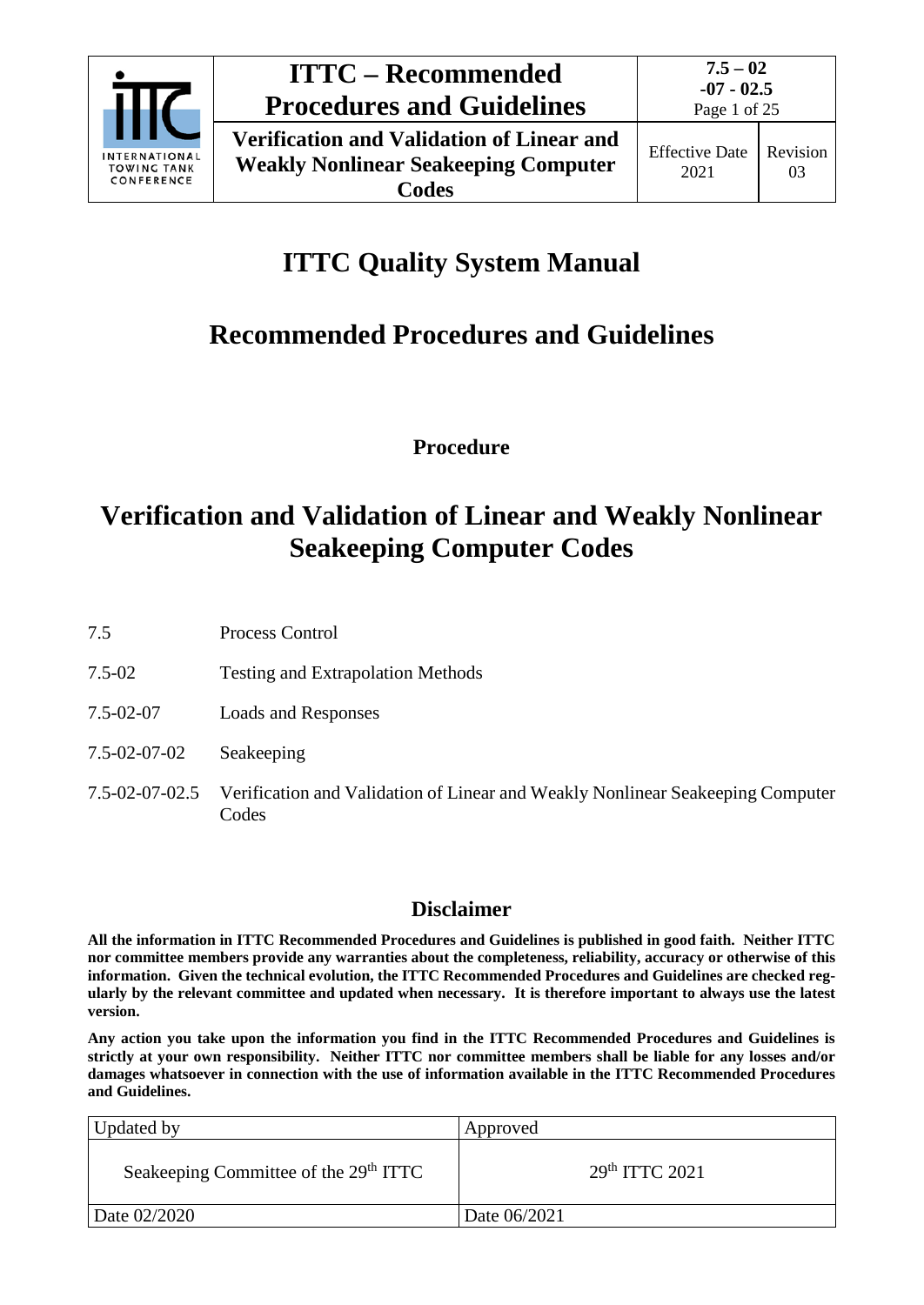

# **ITTC – Recommended Procedures and Guidelines**

**Verification and Validation of Linear and Weakly Nonlinear Seakeeping Computer Codes**

# **Table of Contents**

| 1.            | <b>PURPOSE OF PROCEDURE3</b>                              |
|---------------|-----------------------------------------------------------|
| 2.            |                                                           |
| 2.1           |                                                           |
| 2.2           | Verification Activities4                                  |
| 2.3           | Validation Activities 4                                   |
| 2.4           | Linear seakeeping codes5                                  |
| $2.5^{\circ}$ | <b>Weakly Nonlinear Seakeeping Codes</b>                  |
|               |                                                           |
| $2.6^{\circ}$ |                                                           |
| 3.            | <b>PROCEDURE FOR LINEAR</b><br>SEAKEEPING CODES7          |
| 3.1           | <b>Geometry and Mass Property of</b>                      |
| 3.2           |                                                           |
| 3.3           |                                                           |
| 3.4           |                                                           |
| 3.5           | Wave-Induced Motions10                                    |
| 3.6           | Internal Tank Effects 11                                  |
| 3.7           |                                                           |
| 4.            | PROCEDURE FOR WEAKLY<br><b>NONLINEAR SEAKEEPING CODES</b> |

|    | 4.1 | <b>Added Input &amp; Output</b>               |
|----|-----|-----------------------------------------------|
|    |     |                                               |
|    |     |                                               |
|    |     |                                               |
| 5. |     | <b>PROCEDURE FOR</b>                          |
|    |     | <b>HYDROELASTIC SEAKEEPING</b>                |
|    |     |                                               |
|    | 5.1 |                                               |
|    | 5.2 | <b>Structural Model  14</b>                   |
|    | 5.3 | Calm Water Responses  15                      |
|    | 5.4 | Wave Exciting Forces 15                       |
|    | 5.5 | Hydrodynamic Coefficients 15                  |
|    | 5.6 | <b>Wave-Induced Motions and Load</b>          |
|    |     |                                               |
|    | 5.7 | V&V of Each Part of FSI Analysis 16           |
|    | 5.8 | V&V of Coupled FSI Response17                 |
| 6. |     | <b>PROCEDURE FOR RARELY</b>                   |
|    |     | <b>OCCURRING EVENTS 18</b>                    |
| 7. |     | <b>BENCHMARK DATA20</b>                       |
| 8. |     |                                               |
|    |     | <b>APPENDIX A.</b><br><b>RECOMMENDATIONS.</b> |
|    |     |                                               |
|    |     | A.1. Numerical Aspects23                      |
|    |     | A.2. Software Engineering Aspects  24         |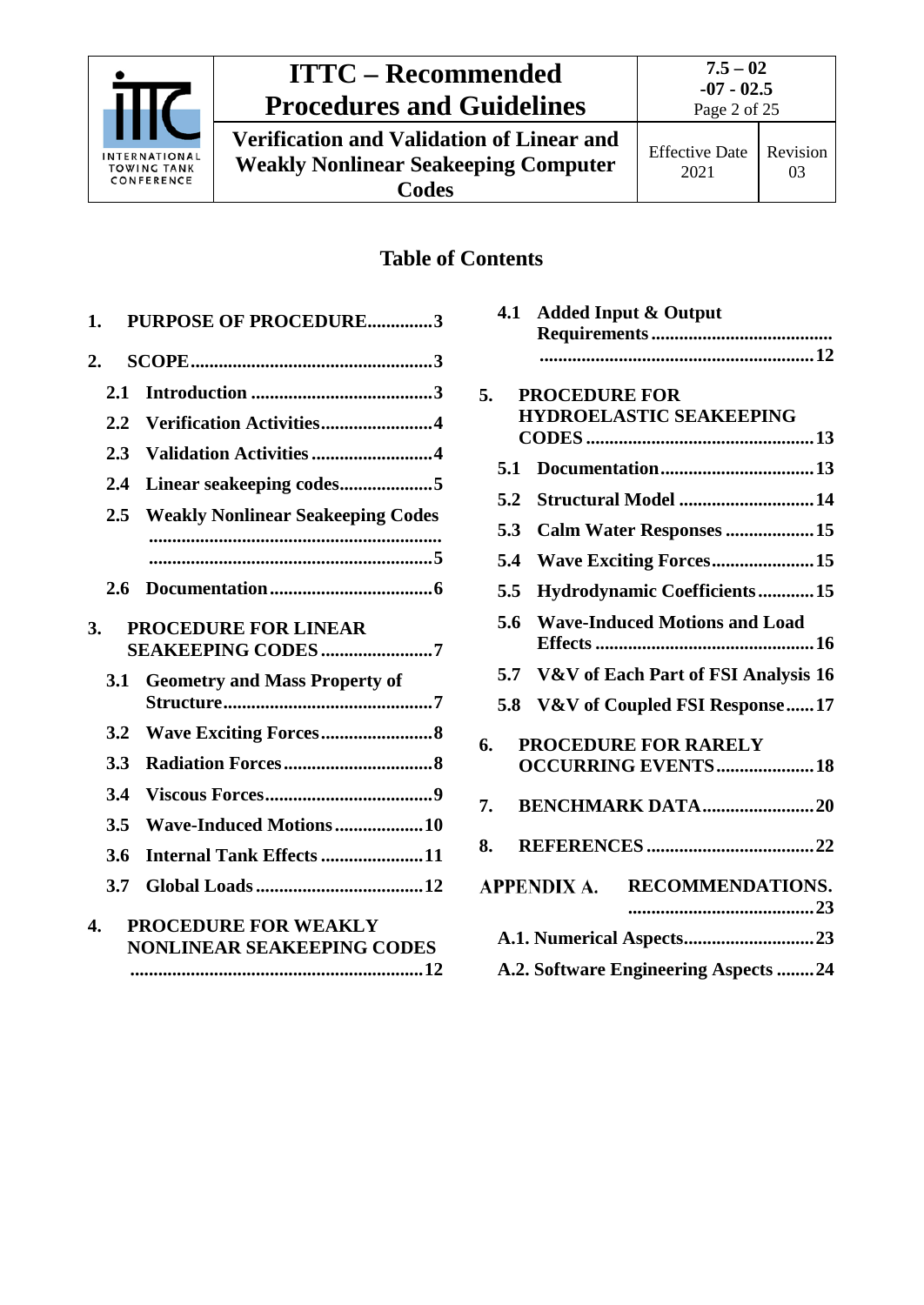

# **Verification and Validation of Linear and Weakly Nonlinear Seakeeping Computer Codes**

### <span id="page-2-0"></span>**1. PURPOSE OF PROCEDURE**

The purpose of this procedure is to provide guidelines on the verification and validation (V&V) of frequency- and time-domain seakeeping codes for the computation of the hydrodynamic coefficients, the wave-induced loads and motion responses of floating platforms in waves. The procedure is for V&V of linear and weakly nonlinear regimes, but could be extended to higher nonlinear phenomena in due course.

# <span id="page-2-2"></span><span id="page-2-1"></span>**2. SCOPE**

#### **2.1 Introduction**

Potential-flow based seakeeping codes play an important role in predicting hydrodynamic performance of ships and offshore structures in waves. Use of computational methods enhances the capabilities of ITTC organizations, which complements and changes the role of experiments.

Although currently the majority of seakeeping calculations are still based on potential flow theory, Computational Fluid Dynamics (RANS, LES, or DNS) are slowly being introduced in the seakeeping field. The investigator's insight into physical processes can be increased by means of Computational Fluid Dynamics, because one can "step inside the flow" and study the flow in much greater detail than is usually possible through experiments. Further, it provides excellent possibilities for optimizing designs, particularly when it is integrated in a computer aided design (CAD) process.

The current procedure is focused on the verification and validation of linear and weakly nonlinear seakeeping computer codes based on potential flow theory. In the future a new procedure may be developed for CFD based methods.

The value of seakeeping codes greatly depends on the level of confidence in the results. The level of confidence is determined by the accumulation of experience and experimental validations.

The Panel on Validation Procedures of the 19th ITTC has given a first guideline for an inclusion of V&V procedures in the development process of seakeeping computer codes. Validation is necessary to ensure that the formulated problem doesn't deviate significantly from reality. Furthermore, the derivation of the solution of the mathematical model should be verified to control the errors associated both with the discretization of the model and the accuracy and robustness of the numerical methods applied in the derivation of the solution.

Thus, a clear distinction has to be made between the **verification** and the **validation** of a seakeeping computer code:

- **Verification** of a computer code is the proof of its implementation. To verify a computer code, one has to ensure that the simulation correctly represents the mathematical formulation. Its successful accomplishment means that the way the code emulates the theory in itself is correct.
- **Validation** of a computer code is the proof of its applicability. To validate a computer code, one has to demonstrate that the mathematical model of the verified computer code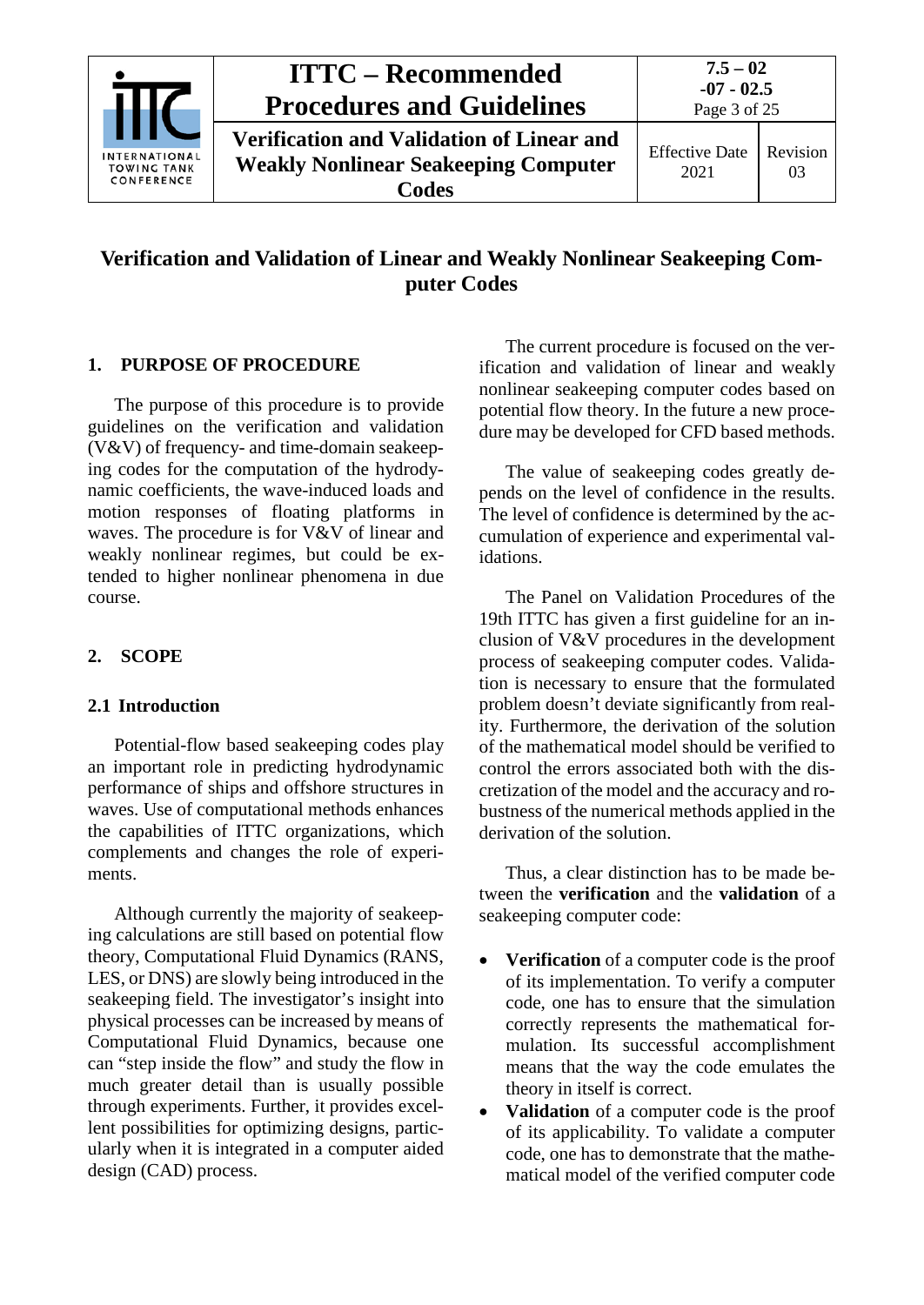

is an adequate representation of the physical reality.

The verification and validation processes should provide estimates of suitable metrics, which are indicative of the processes involved, and lead to estimates that are compatible with other means of measuring the selected metrics. In the development of seakeeping codes, the following aspects are of importance:

- Documentation, including any theoretical assumptions and model limitations;
- Verification activities;
- Validation activities.

These aspects are needed, as they influence the results of seakeeping codes. Furthermore, in the Annex, additional background information should be provided in terms of:

- Numerical aspects;
- Software engineering aspects.

In general, the results of frequency domain codes are evaluated by comparing the non-dimensional response amplitude operators (RAO) curves of the responses in the frequency band around the resonance frequency with available numerical benchmark data or experimental data that has been obtained by model tests in regular waves, irregular broadband spectra or transient wave packets. However, it is extremely difficult to express in terms of clear numbers the acceptable level of discrepancies for the outcome of the seakeeping codes. If no experimental data is available, the only guiding criterion that could be stated is that the discrepancy of the particular code compared to some benchmark data should not exceed the combined uncertainty of that code and the one used to produce the benchmark data.

#### <span id="page-3-0"></span>**2.2 Verification Activities**

The verification process of seakeeping codes includes:

- Verification of predicted quantities with analytical results for special test cases involving simple geometries and limiting values of the parameters;
- Comparison with benchmark numerical results;
- Systematic numerical convergence test;
- Systematic numerical accuracy and stability analysis.

"Systematic numerical convergence test" indicates the dependency test on grid resolution and time step size (in time-domain codes). In a time-domain computation, the accuracy of the numerical solution depends on the discrete spatial representation and the temporal scheme. Numerical accuracy analysis means that numerical error sources are listed and the sensitivity of final results to each error source is identified. Numerical stability analysis is needed to show that round-off errors and small input perturbations will not be magnified and cause the numerical solution to diverge while the system is physically stable. Prior to performing numerical stability analysis, it is important to first determine the physical stability limits, and to check if the numerical code is able to predict the physical instability boundary.

# <span id="page-3-1"></span>**2.3 Validation Activities**

Validation of seakeeping codes requires that the predictions be compared with results of trustworthy model tests or full-scale observations. With respect to the development of the theory, trustworthy model experiments are extremely important. In this respect, the following fundamental types of experiment can be discerned: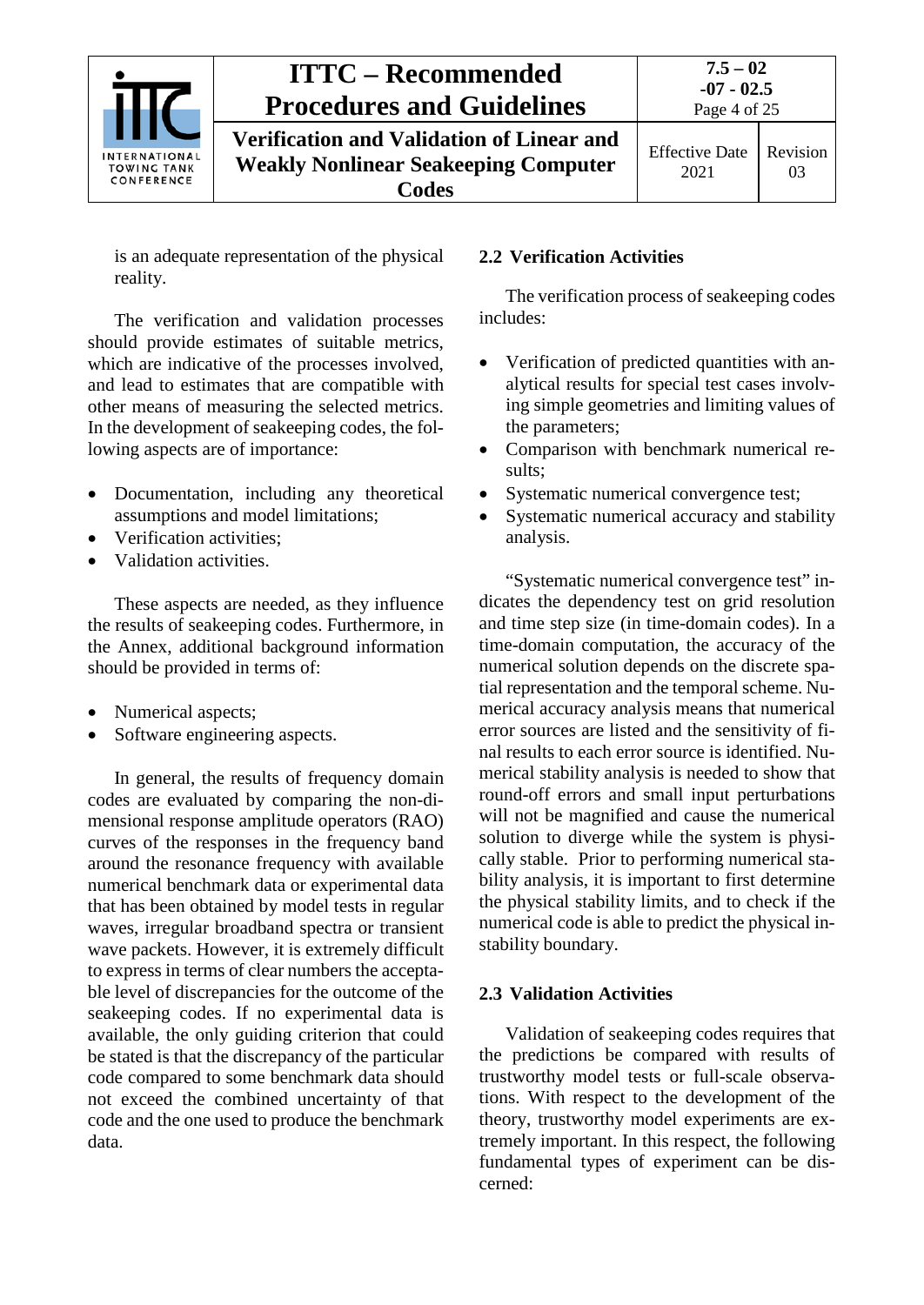

- Experiments designed to understand the flow physics;
- Experiments designed to validate computer codes, aiming to determine the accuracy and limitations of such codes.

Validation experiments should be carefully designed to provide data in the form and detail required for comparison with numerical results. Also, the accuracy and limitation of the experimental data must be known. Validation should be performed for a range of specified parameters and cases. If possible, the degree of agreement should be specified in quantitative terms. Uncertainty assessment of experimental results should follow the ISO-GUM methodology (ISO/IEC 2008). A detailed approach to uncertainty analysis in experimental hydrodynamics can be found in ITTC procedure 7.5-02-01-01. More specifics on uncertainty assessment for seakeeping experiments can be found in ITTC procedure 75-02-07-02.1.

#### <span id="page-4-0"></span>**2.4 Linear seakeeping codes**

The theoretical basis of a linear seakeeping codes for calculating wave-exciting loads and wave-induced motions on floating platforms in waves is:

- Potential flow seakeeping codes assume the flow to be incompressible, inviscid, and irrotational;
- Linear decomposition of the velocity potential into (assumed) independent components, i.e. the incident wave, the diffraction and the radiation potentials;
- Linearized free surface and body boundary conditions;
- Linearized pressure and force expressions;
- Linearized equations of motions;
- Harmonic motions and loads.

## <span id="page-4-1"></span>**2.5 Weakly Nonlinear Seakeeping Codes**

The basis of weakly nonlinear computation is basically not much different from that of linear computation. Therefore, the scope and procedure for the weakly nonlinear computation are similar to those for linear computation. However, since the weakly nonlinear computation requires more effort and data to be handled, the scope and procedure should cover more details about the numerical methodology, input data, and output results, and are explained later in this procedure. In general, computational effort for nonlinear codes are higher than linear codes, but nonlinear codes provide better representation of physics. Table 1 summarizes the typical numerical methods which are popular in seakeeping analysis.

The demand of nonlinear seakeeping analysis is rapidly increasing for more accurate prediction of motion responses in large amplitude ocean waves. As the size of ships get larger and the ocean environment gets harsher, the demand of nonlinear analysis gets higher.

In the viewpoint of the level of nonlinearity, numerical methods for ship motion analysis can be divided into several categories. In general, these methods depend on two sources: body-geometry nonlinearity and free- surface nonlinearity. The former depends on the hull form and instantaneous wetted-surface profiles, while the latter is due to nonlinear characteristics of incident and disturbed waves.

For practical purposes, the weakly nonlinear method is the most popular nowadays. The weakly nonlinear method has been considered to predict the primary nonlinear effects due to incident wave and instant restoring variation due to nonlinear body motion. This method is effective and efficient, particularly when the ship is slender.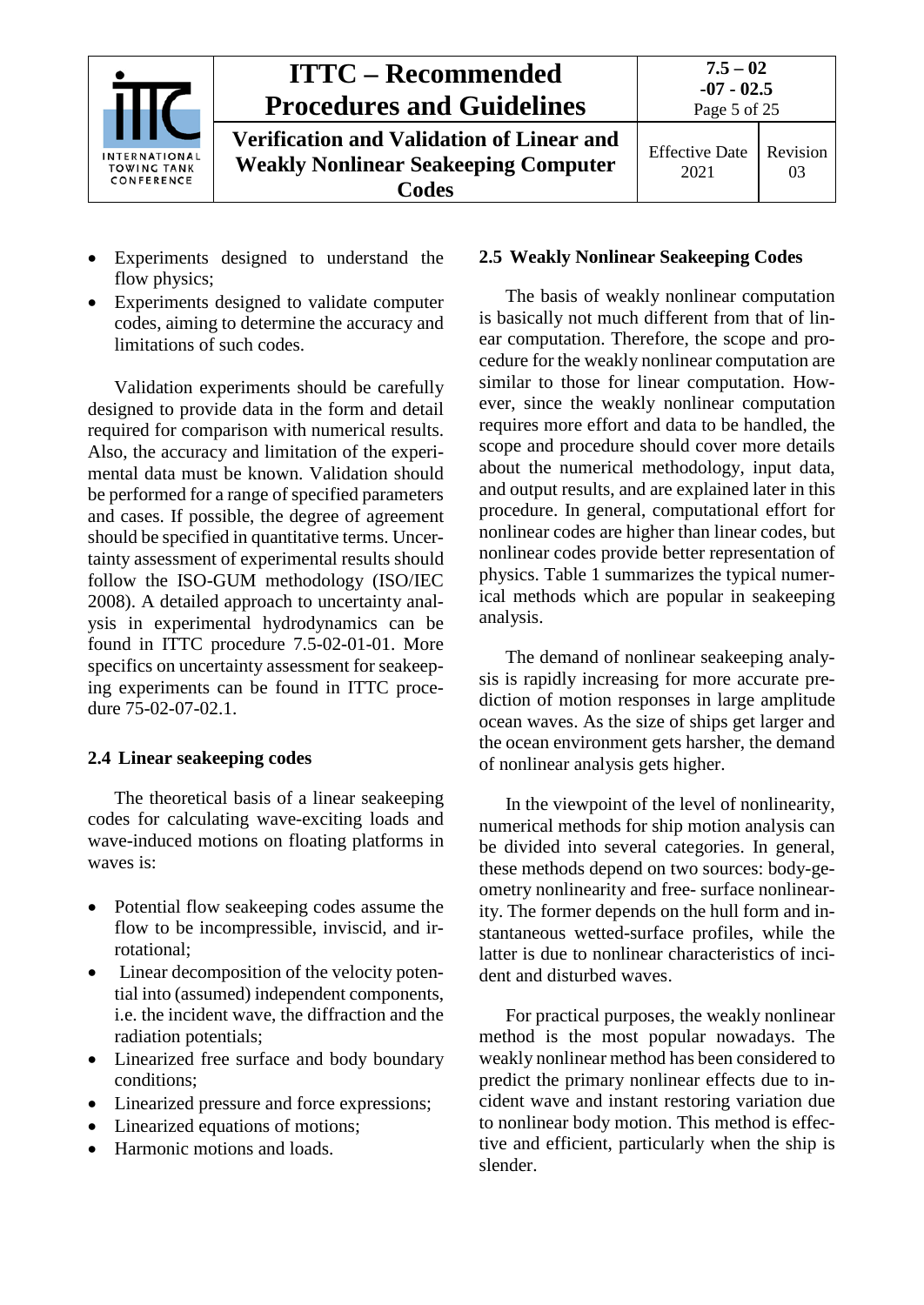

## <span id="page-5-0"></span>**2.6 Documentation**

Each seakeeping code is based on a mathematical model. It is important for users to be

aware of the limitations inherent in the mathematical model underlying the code. Therefore, in the accompanying Theory Manual, the basic assumptions/simplifications must be clearly specified, e.g.:

| Nonlinearity                 | <b>Incident Wave</b>     | Disturbance Hy-<br>drodynamics                                               | Froude-Krylov<br>& Restoring<br>Forces | <b>Numerical Methods</b>                                                          |
|------------------------------|--------------------------|------------------------------------------------------------------------------|----------------------------------------|-----------------------------------------------------------------------------------|
| Linear                       | Linear                   | Linear                                                                       | Linear<br>777777777                    | Strip, Wave Green<br>Function, Rankine<br>Panel                                   |
| <b>Weakly Non-</b><br>linear | Linear                   | Linear                                                                       | Nonlinear                              | Strip, Impulse-Re-<br>sponse-Function,<br>Green Function,<br><b>Rankine Panel</b> |
| <b>Weak Scat-</b><br>terer   | Linear or Non-<br>linear | Linear w.r.t. in-<br>cident wave<br>(Nonlinear in<br>conventional<br>method) | Nonlinear                              | <b>Rankine Panel</b>                                                              |
| <b>Fully Nonlin-</b><br>ear  | Nonlinear                | Nonlinear                                                                    | Nonlinear                              | CFD                                                                               |

| Table 1. Categorization of nonlinear methods |  |
|----------------------------------------------|--|
|----------------------------------------------|--|

- Definition of earth-fixed and body-fixed coordinate systems and the solved degrees of motion;
- Fluid property: inviscid, incompressible, irrotational, and homogenous;
- Wave condition: incident wave generation, wave amplitude and/or slope;
- Linear codes: linear waves with small perturbations;
- Constant speed and heading;
- Hull form limitations if required;
- Neglected or included effects due to sinkage and trim at forward speed, dynamic positioning, mooring, etc.

In many cases, purely theoretical models are supplemented with empirical data (for instance data on viscous roll damping, course keeping, or mooring dynamics). However, again, it is important to be aware whether or not empirical data are included and whether those empirical data are pertinent for the design task being undertaken.

Confidence in the theory is based on accumulated knowledge and experience, which requires a complete and easily accessible documentation presented in the User Manual and covering the following aspects: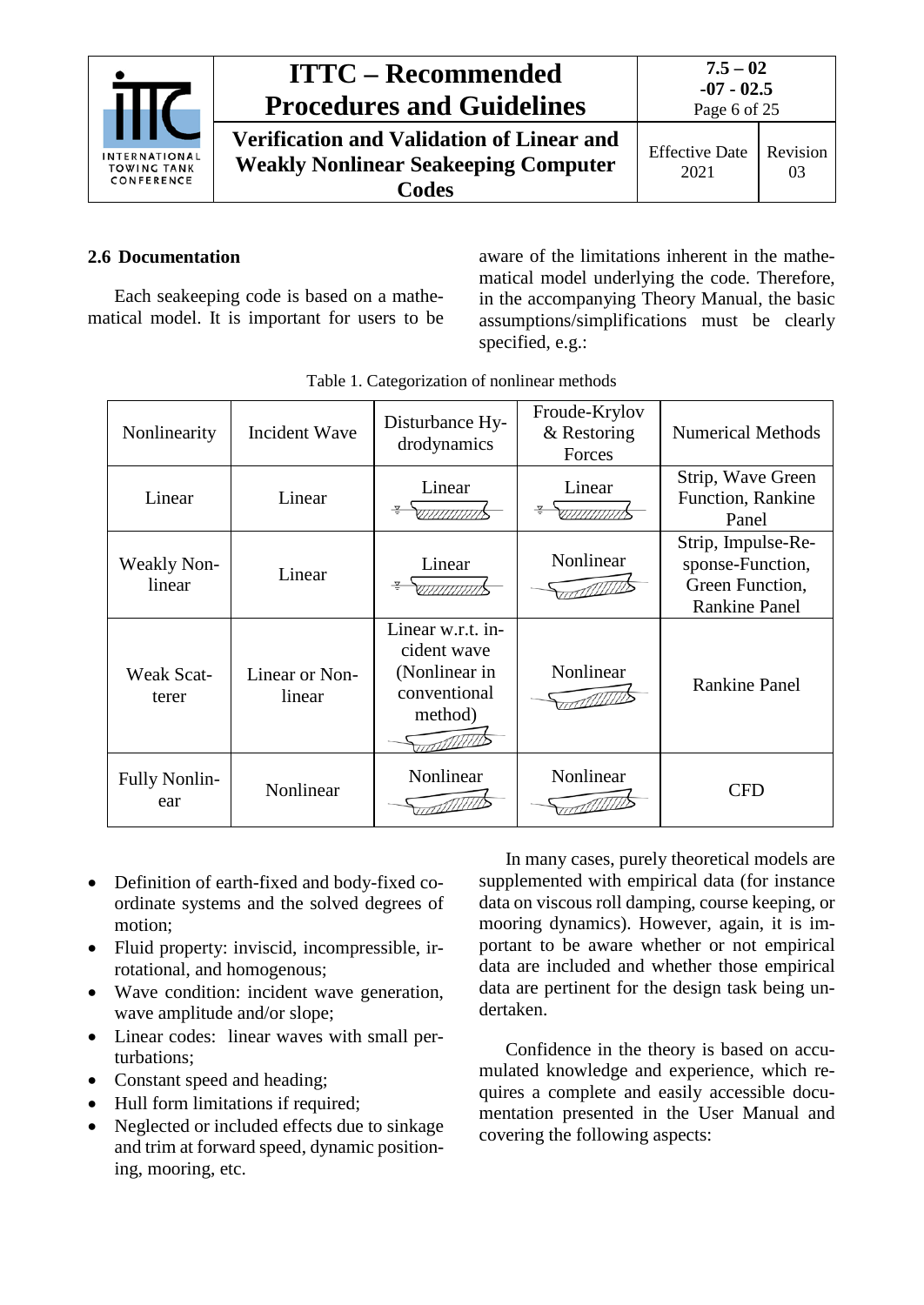|                                                   | <b>ITTC – Recommended</b><br><b>Procedures and Guidelines</b>                                            | $7.5 - 02$<br>$-07 - 02.5$<br>Page 7 of 25 |                |
|---------------------------------------------------|----------------------------------------------------------------------------------------------------------|--------------------------------------------|----------------|
| INTERNATIONAL<br><b>TOWING TANK</b><br>CONFERENCE | <b>Verification and Validation of Linear and</b><br><b>Weakly Nonlinear Seakeeping Computer</b><br>Codes | <b>Effective Date</b><br>2021              | Revision<br>03 |

- Object of computation: A differentiation should be made in the level of confidence for the various quantities that can be obtained by the program;
- Mathematical formulation and equations: Basic assumption, the governing equation(s), boundary conditions and initial conditions (for time-domain codes) for numerical modeling;
- Numerical Scheme: Method of solution with the associated limitation of application, time-marching scheme, discretization and the order of basis function, e.g. constant or higher-order panel, course-keeping algorithm, radiation condition, etc.;
- Computational conditions and parameters: Grid resolution, time segment, empirical coefficients, computational domain, numerical beach domain, weight distributions, wave conditions;
- Systematic convergence and accuracy analyses: The results of the systematic convergence and accuracy analyses must be stated, when the dependency of panel resolution, temporal discretization, domain size, etc. is discussed. Examples for less complicated special cases can be a part of the systematic accuracy analyses when they are compared with well accepted computed or theoretical results;
- Standard outputs and checks: In order to minimize the possibility of unnoticed human errors, it is necessary to include several standard outputs and checks. Users should ensure that the domain size is sufficiently large to avoid unphysical reflections, and that the choice of time step size avoids the generation of spurious waves. For time domain codes, it is also necessary to check for temporal stability. Transient calculations need to be run long enough such that the solution reach steady-state for quasi-steady problems. The run time should also be long

enough to obtain the necessary statistics. In addition, temporal stability should be observed in long-time simulations inphysically stable regimes.

# <span id="page-6-0"></span>**3. PROCEDURE FOR LINEAR SEA-KEEPING CODES**

This section describes the minimal outputs to consider in V&V of linear seakeeping codes.

# <span id="page-6-1"></span>**3.1 Geometry and Mass Property of Structure**

V&V of computer code elements, related to the wetted geometry of ships or floating structures are closely connected, they include:

- Panel discretization scheme and normal vector definition;
- Offsets of the wetted hull form: 2D or 3D plot of the hull form for visual control, which is a fast and effective way to determine human input errors. It is desirable to have a function for warnings of excessively twisted, over-lapping, high aspect ratio panels, presence of holes, or incorrect definition of normal vectors;
- Geometric properties: Check relevant geometric properties such as water plane area, volume of displacement, centre of buoyancy, centre of gravity, initial stability, etc.;
- Check for presence of computing errors by:
	- o Comparing well-known geometrical data with manual results of simple bodies, like cylinders or barge;
	- o Comparing calculated geometrical data of actual hull forms with results of other codes, such as stability programs;
	- o Checking whether the program takes tunnels, tumble homes, bulbous forms, etc., correctly into account.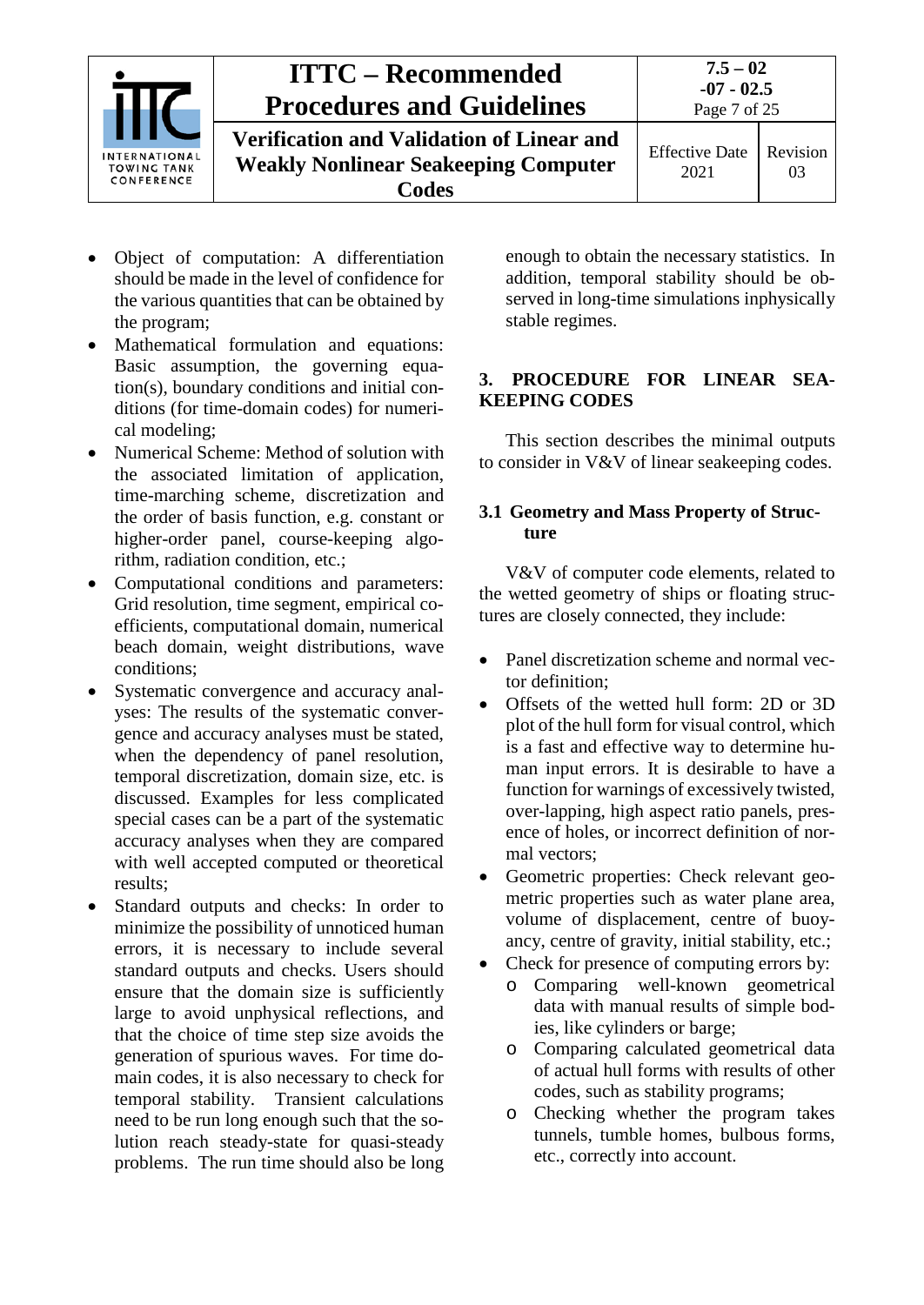

- Origin of axis system: Loads and motions for 6 degrees-of-freedom are generally defined (but not limited) at and about the centre of gravity, G*.* If the vertical position of the centre of gravity,  $\overline{KG}$ , follows from an input of the metacentric height,  $GM$ , and the properties determined from the underwater geometry of the vessel, care should be taken that this metacentric height does not include a free surface reduction due to liquids in tanks;
- Metacentric height: Check for a positive computed  $GM$  when  $KG$  is an input;
- Check that  $\overline{KM}$  +  $\overline{BM}$  (determined from the offsets) is equal to  $\overline{KG} + \overline{GM}$  (provided as input);
- Check the consistency of point or continuous mass distribution and corresponding radii of gyration (given for the computation of global structural loads) with the mass matrix elements for ship motion;
- Axis or location of point for structural load computation: Neutral axis for torsion, shear centre, vertical location of bending moment to be considered.

# <span id="page-7-0"></span>**3.2 Wave Exciting Forces**

Verification of seakeeping code elements related to the wave exciting loads includes:

- Haskind relations: If applicable, compare diffraction forces and moments obtained by pressure integration with those by the Haskind relations;
- Asymptotic values: Check for program errors by a comparison with asymptotic values for very long and very short wavelengths (taking the water depth into account too, if needed), relative to the dimensions of the structure;
- Steady-state wave resistance, sinkage force and trim moment can be verified from the

steady state limit following an impulsive acceleration force.

Validation includes:

- Comparisons with 2D and 3D experiments (e.g. simple circular, triangular and rectangular shapes) for heave, sway and roll. 3D codes can be tested against wave loads on well-known hull forms, like Series 60 and S-175 hulls or other benchmark data;
- Comparisons with data given forces in calm water (resistance, sinkage force and trim moment);
- Check transfer functions of wave loads against benchmark data of ships at different speeds and headings in regular waves.

# <span id="page-7-1"></span>**3.3 Radiation Forces**

The accuracy of the numerical solution for the radiation problem can be estimated by observing the added mass and damping coefficients over a range of wave frequency. For the comparison with linear frequency-domain solution or experimental data, the body surface fixed at the same draft should be considered.

Verification of computer code elements related to the hydrodynamic coefficients (added mass, damping and excitation) include:

- Convergence check: Sensitivities of the coefficients to panel distribution (i.e. resolution and domain size), time segment, time window for the Fourier transform. Fouriertransform scheme;
- Analytical results: Check for program errors by comparing computed data with analytical results of added mass of simple bodies in a fluid domain without and with a free surface;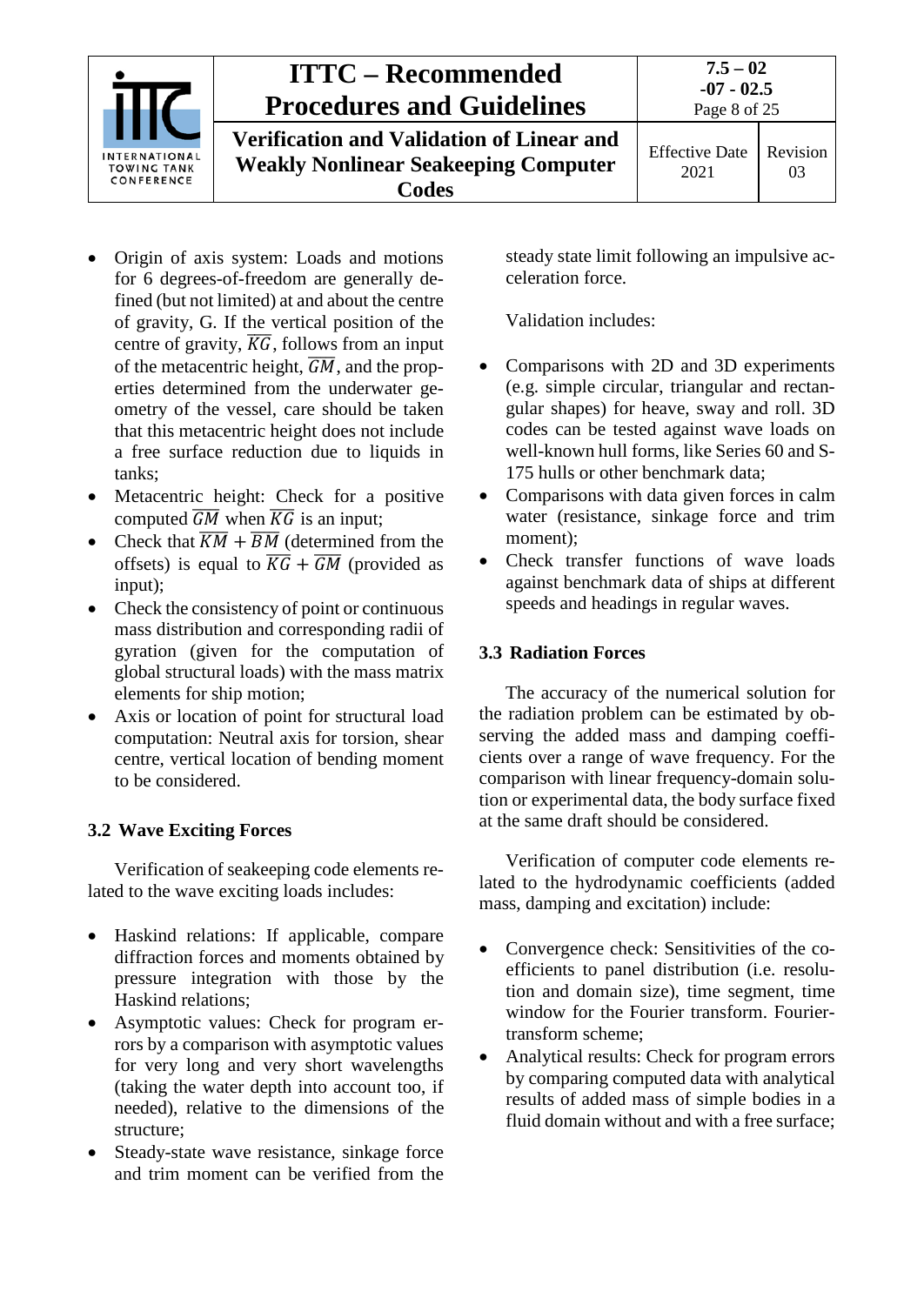

- Symmetry of coupling coefficients: Check symmetry of coupled added mass and damping coefficients at zero speed;
- Extreme aspect ratios: Check 2D coefficients of sections that are high and thin, as well as wide shallow-draft sections;
- Check for program errors by a comparison with asymptotic values in very long and in very short encountered wavelengths relative to the structure's dimensions;
- For impulse-response function method: Check the stability of the impulse response functions to exclude irregular behaviour in the time domain. The form of the memoryeffect function for  $t \rightarrow \infty$  should be checked, as well as the behaviour at critical frequencies. One should be aware of the sensitivity of impulse response function or retardation function to the number of frequency components;
- For Rankine panel method: Observe the effects of domain size, numerical method for radiation condition, and dependence on freesurface panel distributions near the body.

Validation includes:

- 2D codes can be compared with experiments of simple geometries (circular, triangular and rectangular) for heave, sway and roll. 3D codes can be tested against cylindrical or spherical geometries or well-known ships, like Series 60 (block coefficient 0.7), S175 hull or other benchmark data;
- Check coefficients against benchmark data of ships at different speeds. Cross-coupling coefficients as well as diagonal coefficients should be carefully observed.

#### <span id="page-8-0"></span>**3.4 Viscous Forces**

V&V of correction methods for viscous effects in a potential theory code is perhaps the

most difficult task to generalize. Viscous effects are not a part of the potential theory, and they are usually treated by empirical or semi-empirical approaches. Thus, verification of these codes depends to a high degree on how the empirical terms are treated and if the empirical corrections are valid for the geometry and operating condition of interest. Validation against model-scale tests may sometimes be questioned, as one may expect scale effects on some viscous phenomena. Some examples of how viscous effects may be treated are:

- Surge motion: speed derivative of still water resistance curve;
- Sway and yaw motions: empirical sectional drag coefficients or total drag coefficient combined with soft spring or auto-pilot;
- Roll motion: semi-empirical method of Ikeda, Himeno and Tanaka (1978), or pure linear damping based on equivalent energyloss concept.

Verification of computer code elements related to viscous effects include:

- Analytical results: If the terms can be expressed analytically for simple geometries, the code should be tested against these (analytical) values;
- If the theory includes different components such as viscous roll damping, which may be expressed in terms of lift damping from the hull and appendages, eddy damping, friction damping, bilge keel damping and appendage drag. Each of the terms should be tested separately against available analytical values;
- Unphysical data: Check for negative damping values;
- Check against other computer codes implementing the same theory.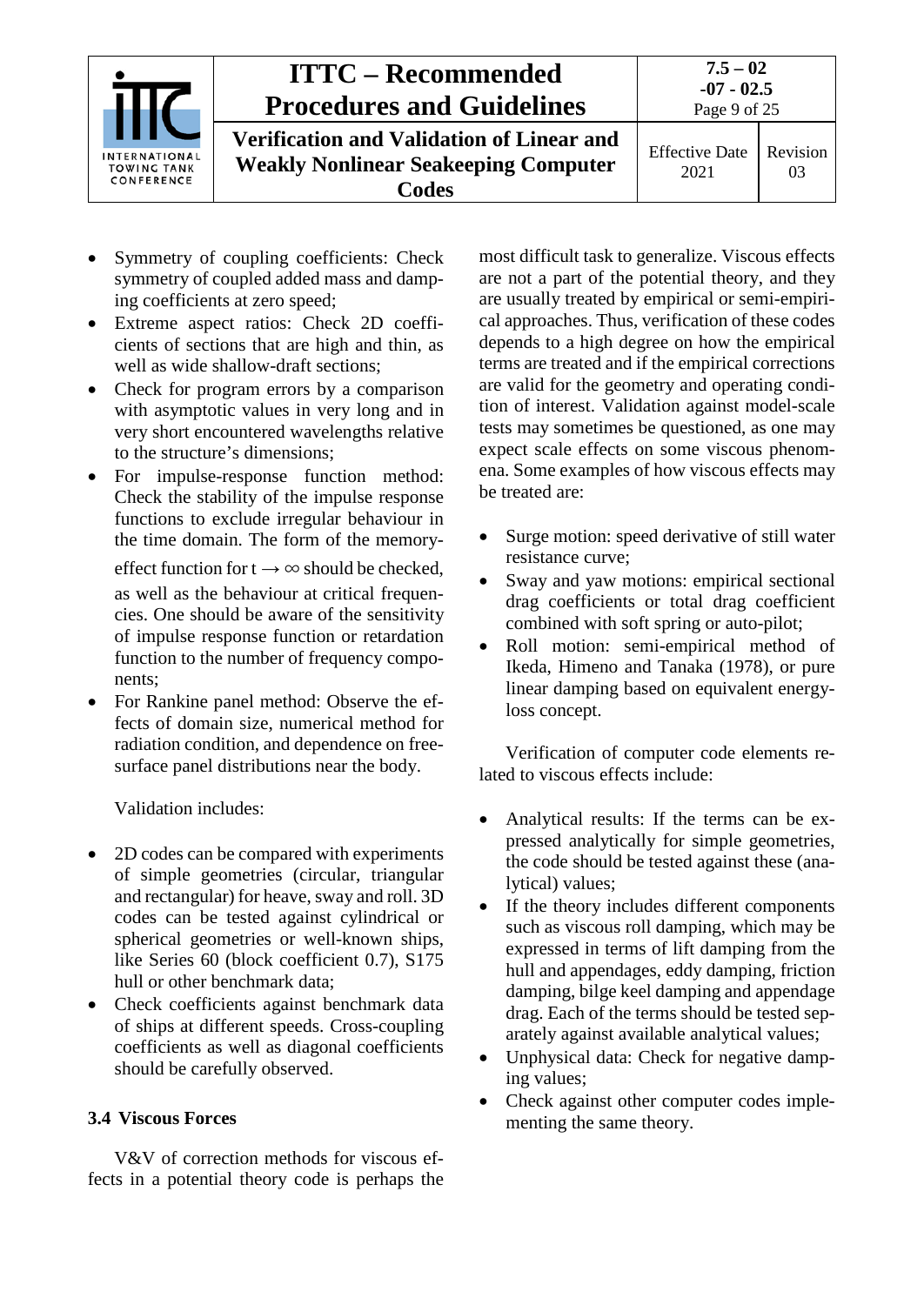

Validation of computer code elements related to viscous effects include:

- Comparison of decay coefficients determined from decay tests with different initial values;
- Comparison of roll RAOs in beam sea in a frequency range that includes at least the roll natural frequency;
- 2D sections: Comparisons with benchmark data for simple 2D geometries (cylinders);
- Forward speed effects: The integrated results should be checked against benchmark data with decay tests at various forward speeds (including zero speed);
- Check for unphysical values e.g. negative damping;
- A suitable range of hull forms should be tested to establish the valid range of hull forms for the computer code.

#### <span id="page-9-0"></span>**3.5 Wave-Induced Motions**

The basic approach to V&V of the motion predictions is based upon post-processing the predicted time histories into amplitude and phase transfer function to aid in understanding the terms and comparing against valid experimental (benchmark) data.

In the first instance, the code developer should have a validated method of extracting the amplitude and phase from both regular and irregular time histories. The V&V process should be undertaken for both regular and irregular waves to investigate the linear superposition aspect.

Once the transfer functions have been extracted from the time domain simulation, verification of computer code elements includes:

- Asymptotic values: Check for program errors for the transfer functions of the motions at the center of gravity by a comparison with asymptotic values in very long and in very short wavelengths (accounting for the water depth), relative to the structure's dimensions;
- Superposition of motions: Check whether the program calculates the transfer functions of the total motions (combinations of rigid body motion) at any arbitrary point on the vessel correctly from the transfer functions of the basic motions at the center of gravity;
- Verification that the movement of the control surfaces (fins and rudders), if applicable, are implemented correctly and reflect the control laws driving them;
- Check against prediction made with the same or similar theory;
- Transfer functions from irregular waves should be compared with the respective ones generated from regular waves to check if the linear superposition assumption is maintained;
- For predictions from irregular waves, the probability of exceeding fixed amplitudes should be determined and compared with appropriate probability distribution (e.g. a standard Rayleigh distribution).

Validation includes a check of the following against benchmark data for ships at different speeds:

- Transfer functions from regular wave tests: motion responses, relative motions at specified location, pressures at specified location, etc.;
- RMS motions and motion spectra from irregular wave tests;
- Probability distributions of motion amplitudes;
- Phase relationships between motions.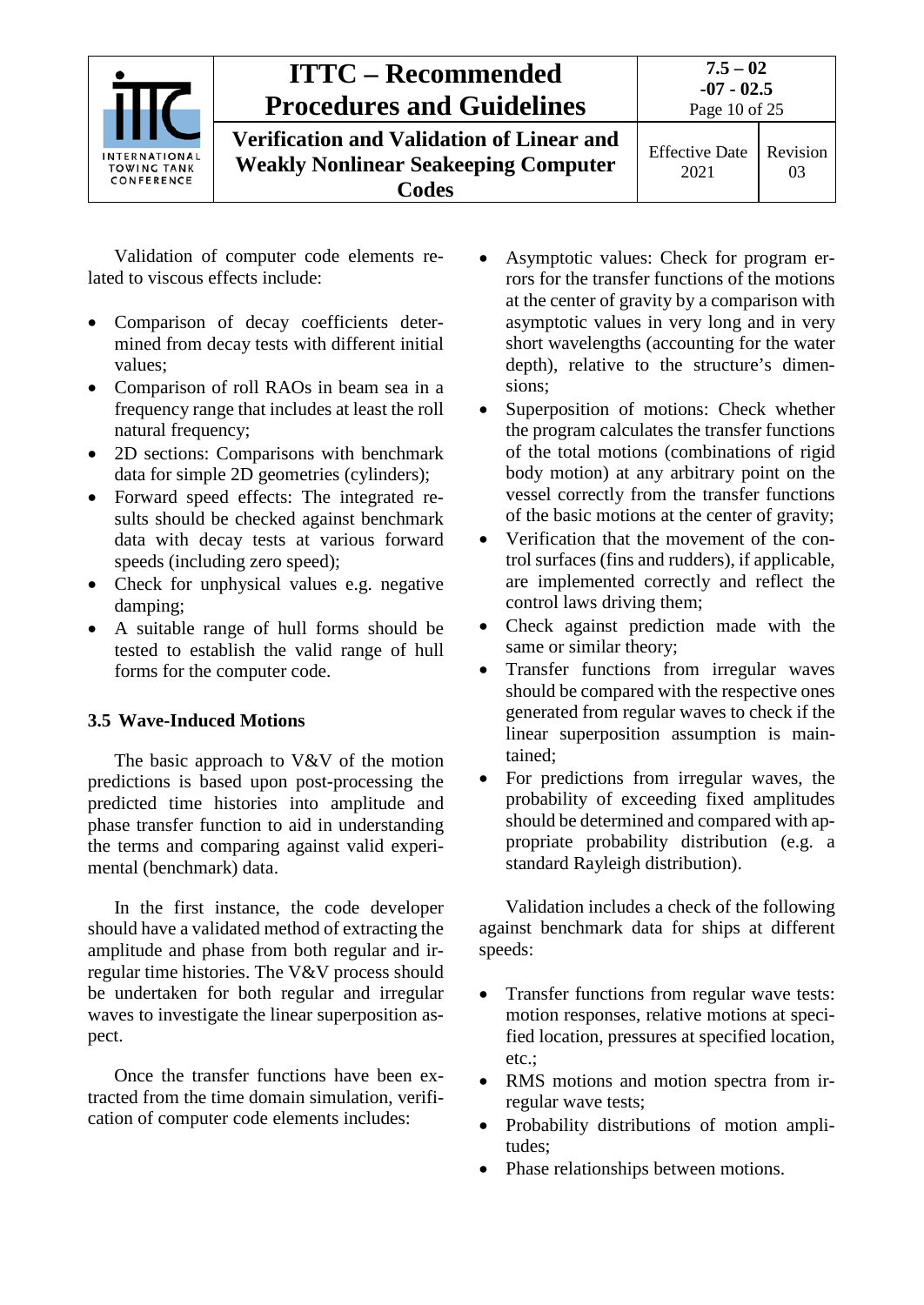

Surge, sway, and yaw motions have no restoring forces and moments in potential theory. In reality, these motions are controlled by course-keeping control mechanism, mooring or dynamic positioning system. In addition, viscous effect exists. Recent time-domain programs apply the course-keeping algorithm, e.g. PID control, or soft-spring mechanism. To account for these effects, a few empirical coefficients must be tuned by comparing with benchmark data.

### <span id="page-10-0"></span>**3.6 Internal Tank Effects**

Linear seakeeping codes based on potential theory are able to capture the primary coupling effects between wave-induced rigid body motions of a vessel and fluid motions in internal tanks. These can, for example, be partially filled LNG or LPG cargo tank or roll damping tanks. The computational domain consists of an external and a specified number of internal fluid domains, which constitute one global boundary surface, but the respective potentials are independent and do not influence each other.

The boundary value problems for the ship motion and sloshing can be solved using the same or different numerical methods, e.g. potential-based method for the ship motion and CFDbased method for the sloshing flow, and the two problems should be coupled.

The verification process for the numerical approach to model internal tank effects on seakeeping characteristics should be conducted for simple cases, e.g.:

• Clean solitary cuboid tank (no internal structures such as damping grids). The internal geometry should be accurately represented in the discretized numerical model. A study to quantify the influence of the grid resolution of the tank model on the results should be performed;

• Filling height  $h_f$  to achieve deep liquid conditions ( $h_f/B_T > 1.0$  for transverse liquid motions, where  $B_T$  is the tank breadth and  $h_f/L_T > 1.0$  for longitudinal liquid motions, where  $L_T$  is the tank length) at a level to avoid roof impacts or the tank bottom falling dry.

When there are damping grids or other internal structures present, the modelling of the correct implementation of the damping effect should be verified by additional tests on a motion rig including internal structures or a CFDbased computation including viscous effects.

The verification of coupling effects (vessel with internal tanks) should generally follow the recommended procedure for the verification of wave-induced motions, assuming that the absolute values and phases of the transfer functions for the 6-DOF vessel motions have been calculated.

The validation procedure should follow the recommendation for the validation of wave-induced motions. In addition to the rigid body motions of the vessel, transfer functions of internal fluid motions at different positions inside the internal tank should be compared against available benchmark (model test) data. Special attention should be payed to the location of the sloshinginduced peaks in the transfer function of the roll motion. Due to coupling effects of the added masses in sway, roll and yaw, the peak in the motion transfer function is shifted from the natural period of the tank. The location of the internal tanks in the vessel coordinate system has to agree with the location of the tank for the benchmark data set.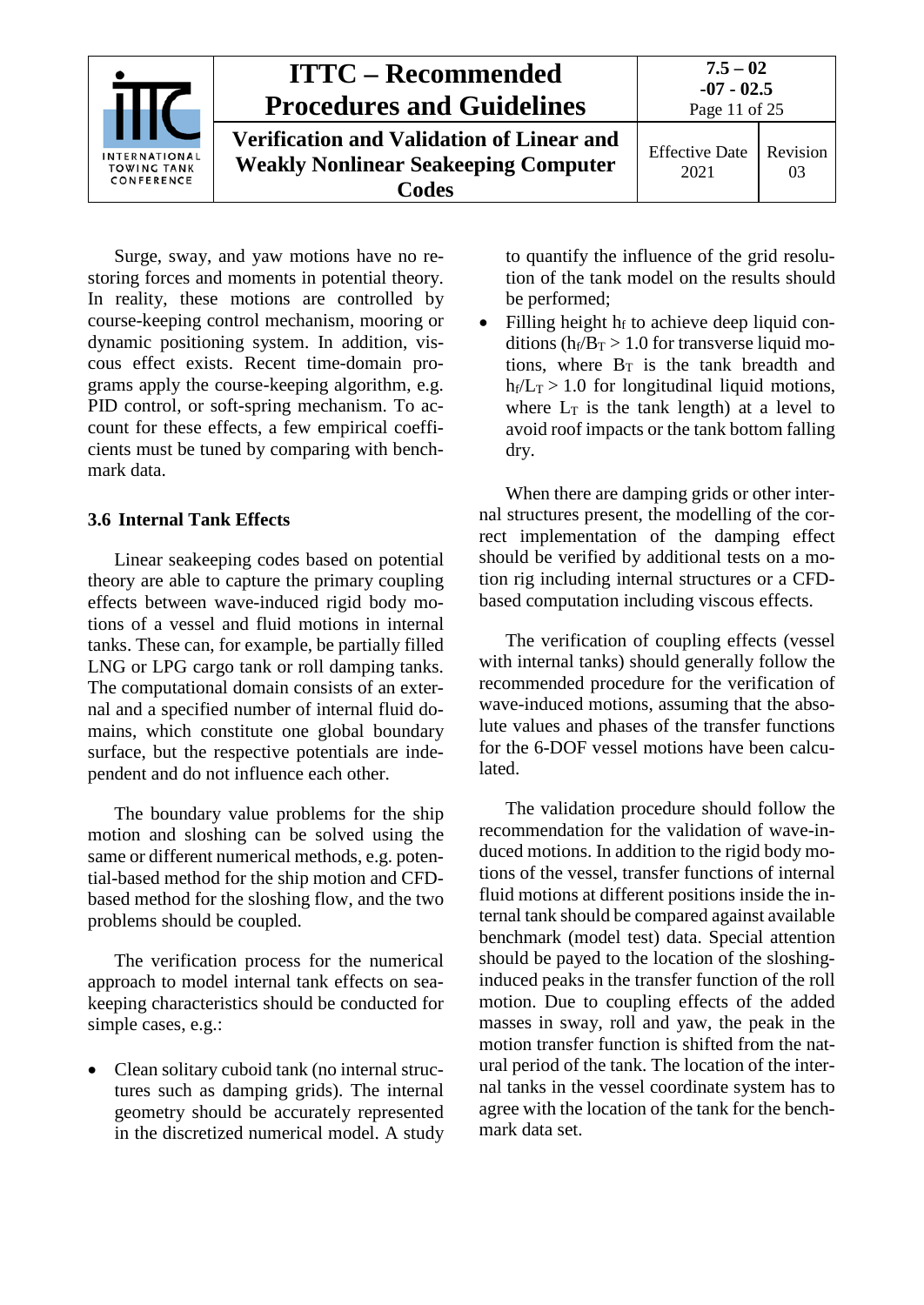

The characteristics of the coupling effects between rigid body motions and internal fluid motions are dependent on the density of the liquid inside the internal tank. For practical reason, V&V activities are conducted with fresh water, while for the actual calculations, the real fluid density (e.g. for liquefied gas) should be used.

### <span id="page-11-0"></span>**3.7 Global Loads**

Verification of linear seakeeping codes related to global load predictions is similar to that applied to frequency domain methods. The assumption is that these verification activities are undertaken with the wetted body remaining constant, and this or other assumptions should be clearly stated in the documentation and results. The verification includes:

- Check whether the location of the centre of gravity of the vessel in a longitudinal (or off chance transverse) direction coincides with that location of the centre of buoyancy. This can be done for both zero speed and with forward speed in calm water, if the effects of sinkage and trim are accounted for;
- Check bending moment calculations by carrying out an integration of the horizontal and vertical shear forces (caused by mutually independent hydrodynamic loads, wave loads and "solid mass times acceleration" loads) over the total ship length. This check should result in close to zero bending moments. A similar check should be carried out for the calculated torsion moment;
- Check numerical stability of the method, and perform systematic convergence studies.

Validation includes a check of the transfer functions of the shear forces, bending and torsion moments, against benchmark data of ships at different speeds and headings. Validation studies should include checks on natural frequencies and damping coefficients for dynamic simulations, as well as quantification of modelling uncertainties.

### <span id="page-11-1"></span>**4. PROCEDURE FOR WEAKLY NON-LINEAR SEAKEEPING CODES**

### <span id="page-11-2"></span>**4.1 Added Input & Output Requirements**

Since the nonlinear solution depends on the formulation of nonlinear components, incident wave amplitude, and body geometry above the still water level, those should be specified with the presentation of nonlinear solutions. The following parameters are mandatory in the documentation and the presentation of results for weakly nonlinear seakeeping codes **in addition to** the list given in Section 3 for the recommended procedure for linear seakeeping codes:

- 1) Formulation and input data
- Nonlinearities to be considered: treatment of Froude-Krylov force, restoring force, hydrodynamic force, free-surface boundary condition;
- Body geometry: include the hull form above the still water level.

# 2) Output

- V&V results: consistency with linear solution at small incident waves, comparison with other nonlinear results:
- Nonlinear Motion: nonlinear solution for specified wave amplitude, the RAOs can be represented as a function of wave frequency and wave amplitude;
- Nonlinear structural loads: nonlinear solution for specified wave amplitude, the RAOs can be represented as a function of wave frequency and amplitude. Particular interest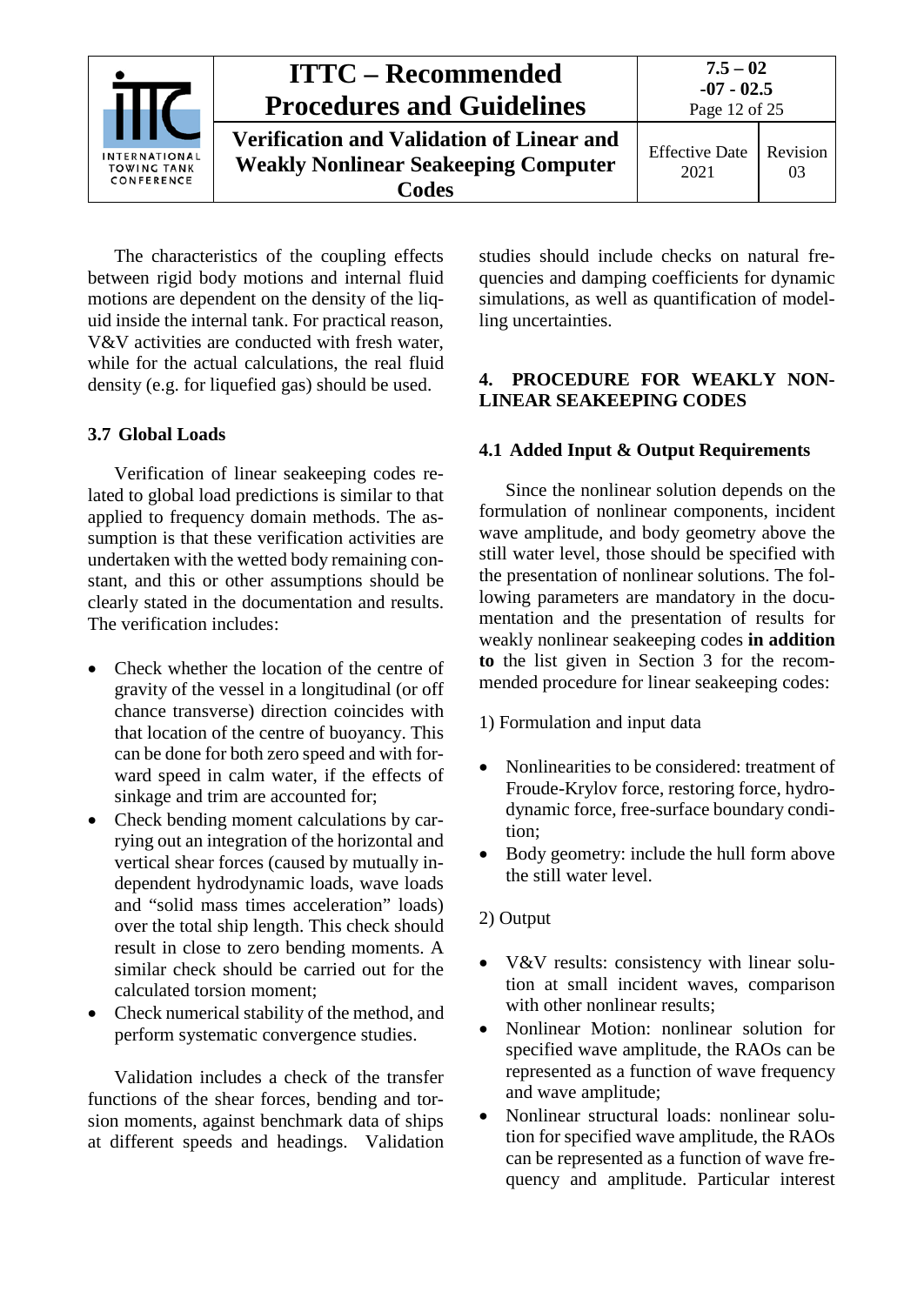

should be given to difference between hog and sag moments. The set-up or set-down of mean value is recommended to be observed and specified with hog and sag moments;

• Higher-order components: The double, triple, and higher-order components can be obtained by Fourier transform. Those values represent the amount of nonlinearity.

The appearance of nonlinear effects (e.g. nonlinear effects due to wave slope, body-surface geometry, body motion etc.) should be documented.

V&V of computer codes for nonlinear problems are basically not much different from the procedure for linear computations, but the following points should be carefully checked:

- Reproduction of linear solutions: When the body motion amplitude or incident wave amplitude is small, the nonlinear results should show consistency with linear solution if the amplitude of the body motion is small for the radiation problem, and if the amplitude of incident wave is very small for diffraction and free motion analysis. The added mass, damping, wave excitation RAO, motion RAO should converge to the values of linear solution;
- Comparison with other nonlinear results: The validation can be carried out by comparison with benchmark results of nonlinear computation and/or experiment. The comparison of the time-histories of motion responses and/or pressure is strongly recommended.

### <span id="page-12-0"></span>**5. PROCEDURE FOR HYDROELASTIC SEAKEEPING CODES**

This section provides preliminary guidelines on the verification of hydroelastic seakeeping codes for the computation of the hydrodynamic coefficients, the wave-induced loads, motion responses and global load effects of floating structures and ships in waves.

The hull hydro-elasticity computation requires estimation of springing and whipping, wave-induced vibration, combined with waveinduced motions and loads. In order to predict a hydro elastic response, it is essential to solve a fluid-structure interaction (FSI) problem. It can be solved by either monolithic or partitioned method. The current procedure deals with the latter.

# <span id="page-12-1"></span>**5.1 Documentation**

In addition to the documentation requirements listed in Section 2.6 for hydrodynamic simulations, the following is also needed in the Theory Manual for hydro elastic seakeeping codes:

- To what extent FSI is taken into account. In hydro elastic seakeeping codes, it is common practice to include the structural deformation response only when calculating the radiation potentials; i.e. the body is assumed rigid when the diffraction potential and the Froude-Krylov pressure is calculated;
- The approach used for modelling the FSI. In most hydro elastic seakeeping codes, a modal approach is used, where global deformation modes are included in addition to the rigid body modes. The global modes are usually the global eigenmodes of the structure when vibrating in vacuum ("dry modes") or, less commonly, in water ("wet modes"). However, other modes shapes may also be used;
- Structural damping model. These are generally empirical models. Often modal damping or Rayleigh damping models are used, but more refined models may also be applied.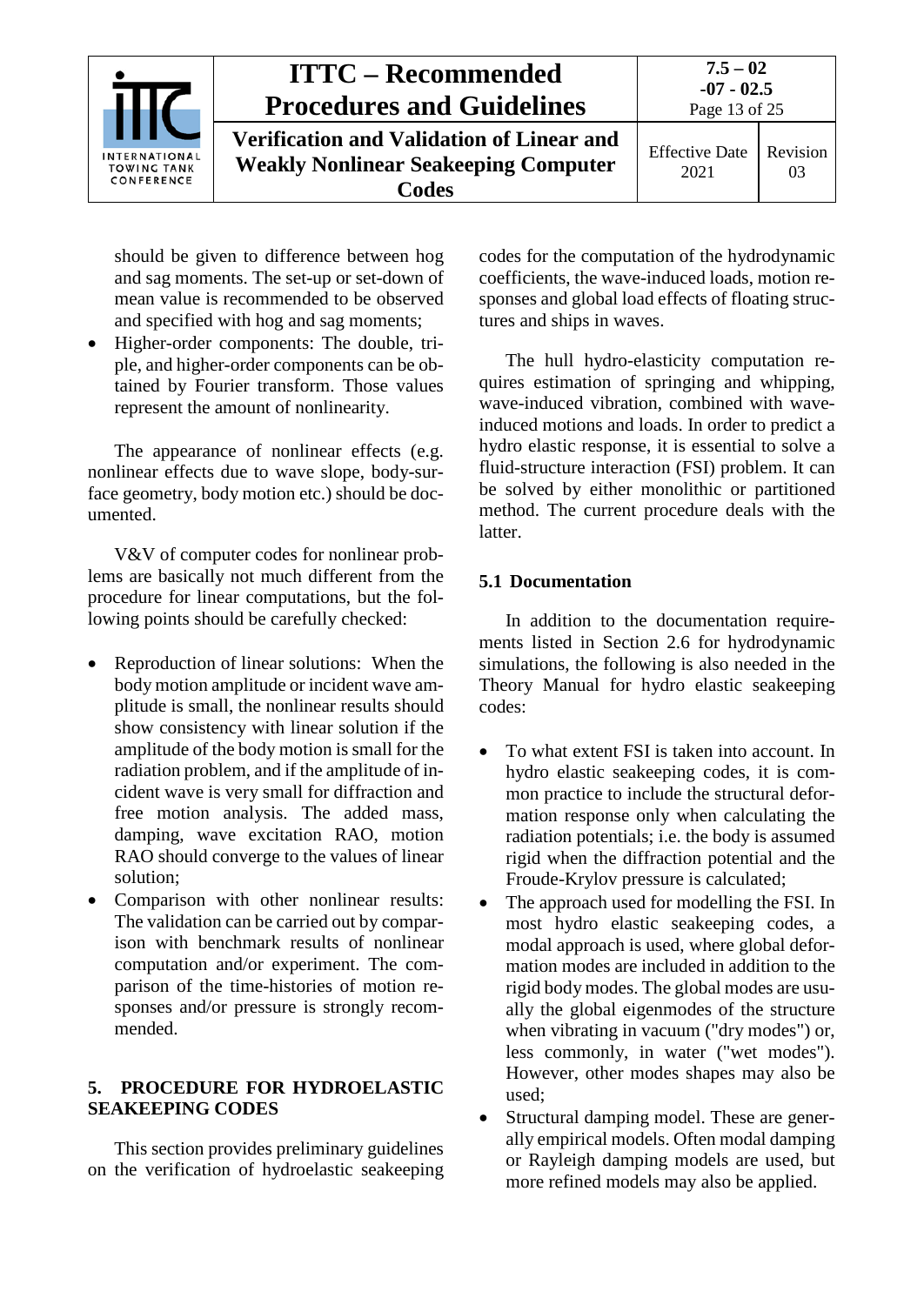| INTERNATIONAL<br><b>TOWING TANK</b><br>CONFERENCE | <b>ITTC – Recommended</b><br><b>Procedures and Guidelines</b>                                            | $7.5 - 02$<br>$-07 - 02.5$<br>Page 14 of 25 |                |
|---------------------------------------------------|----------------------------------------------------------------------------------------------------------|---------------------------------------------|----------------|
|                                                   | <b>Verification and Validation of Linear and</b><br><b>Weakly Nonlinear Seakeeping Computer</b><br>Codes | <b>Effective Date</b><br>2021               | Revision<br>03 |

In many cases, purely theoretical models are supplemented with empirical data (for instance data on viscous roll damping, course keeping, or mooring dynamics). However, again, it is important to be aware whether or not empirical data are included and whether those empirical data are pertinent for the design task being undertaken.

The present procedure concentrates on partitioned method coupling linear seakeeping codes (where the assumptions are listed in Section 3) with structural calculations. It should be cautioned that FSI approaches using the "dry" modes only, where the influence of fluid added mass are placed on the right-hand-side of the equation of motion may be subject to the "virtual added mass instability," which can cause numerical solutions to diverge, even with decreasing time-step size.

In addition to the documentation requirements listed in Section 2.6, the following aspects also needed to be defined in the User Manual for hydro elastic computations:

- Structural model: Timoshenko beam, Vlasov beam, 3D FEM, etc. Structural discretization and structural damping model;
- Slamming model: von Karman model, generalized Wagner model (GWM), modified Logvinovich model (MLM), CFD, or etc.;
- Frequency-domain approach or time-domain approach;
- FSI coupling method: 1-way coupling or 2 way coupling;
- Dynamic analysis method: modal superposition or direct integrationNonlinearities to be considered for slamming and/or green water;
- Capability: global structural response (bending and uniform/non-uniform torsion) and local structural response (nominal/hot-spot stress);

Systematic numerical convergence and accuracy analyses for both the fluid and structural models, and the iteration parameters between the fluid and structural computations.

The procedures listed in Sections 3 and 4 for linear and weakly nonlinear computations can be applied to the ship motion solver of hull hydro-elasticity computation. However, the boundary condition on the hull surface should be correctly modified to include the flexible motion of hull surface. A precise definition of the boundary conditions and the fluid-structure interface handling scheme should be documented.

# <span id="page-13-0"></span>**5.2 Structural Model**

The required hull geometry and mass property for the flow solver is given in Section 6.1. In addition, a structural model is needed to calculate the eigenvectors and eigenvalues of the "dry modes" of the structure, and to calculate the load effects of interest.

Due to the orthogonality properties of the eigenvectors, the off-diagonal terms in the generalized structural mass- and stiffness matrices are zero, and it is common to normalize the eigenmodes so that the diagonal mass-terms become unity and the associated diagonal stiffness terms equal the eigenvalues. This reduces the set of data to be transferred from the structural (eigenvalue) analysis to the hydro elastic (seakeeping) analysis to eigenvectors and eigenvalues only. The relevant load-effects for each mode are used during post processing (modal superposition) of the results from the hydro elastic analysis.

For ships, the most relevant load effects are hull girder moments and shear forces and a relatively coarse structural model can then be used. Beam element models are typically used for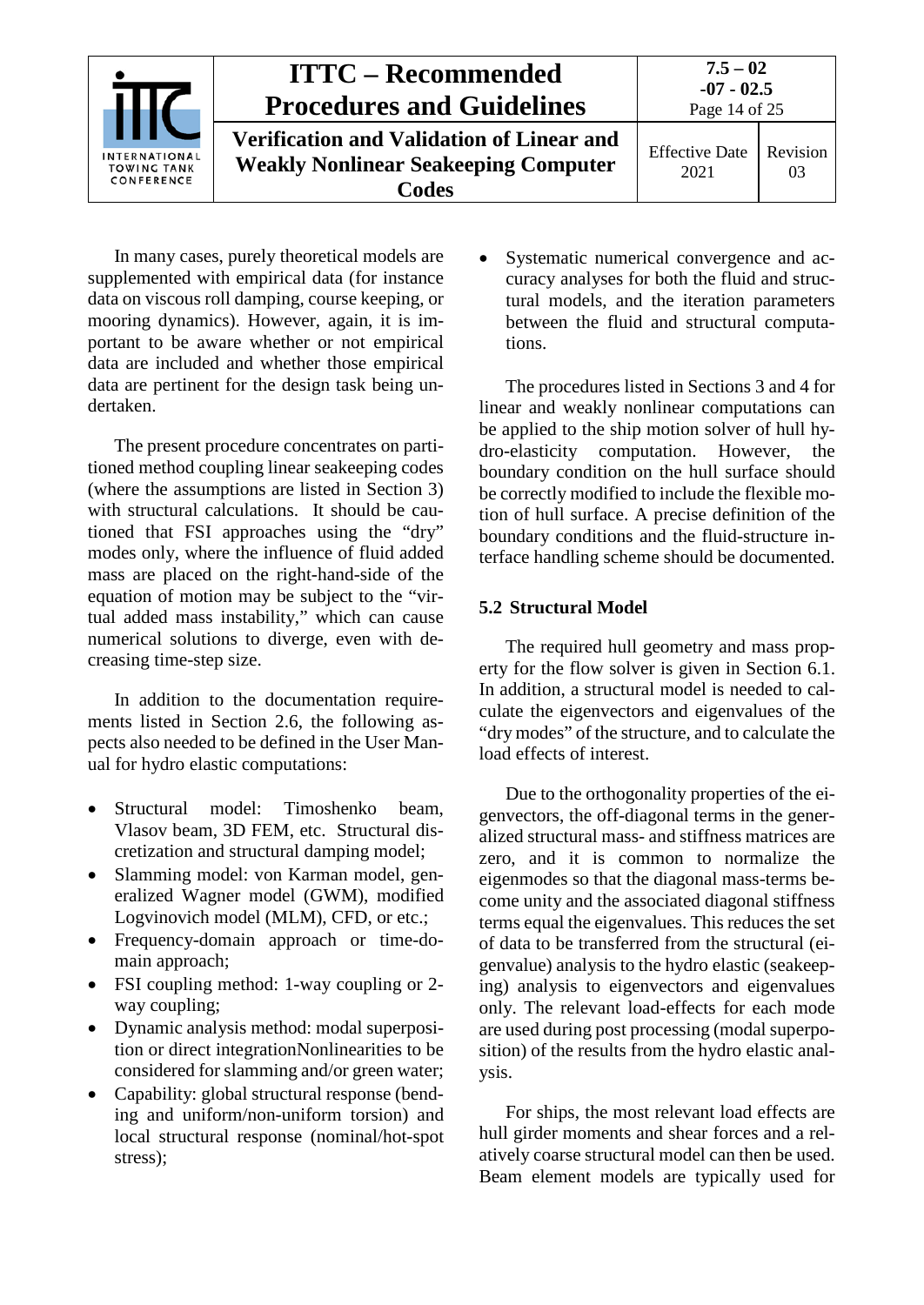

monohulls, while 3D shell element models may be used for multihulls or other floating structures.

It is assumed here that the program used for the eigenvalue analysis has been verified and validated. Verification of the structural model includes:

- Comparison of eigenmodes and frequencies with analytical results for uniform beams, and with results from established finite element codes for other structures;
- Convergence studies with increasing number of structural elements.

Verification will then primarily be concerned with the FSI coupling:

- Ensure that the eigenvectors are normalized in a manner that is consistent with the formulation in the hydroelastic code;
- Ensure that the load-effects are scaled consistently;
- Inconsistencies in the hydro-structural coupling are normally discovered by analysing cases where the load-effects (e.g. vertical bending moment) are known from measurements or alternative calculation methods;
- Ensure that the mode shapes are correct;
- Convergence checks with increasing number of eigenmodes. Convergence checks should be carried out at different longitudinal locations and for all responses of interest (e.g. vertical shear forces and bending moments).

#### <span id="page-14-0"></span>**5.3 Calm Water Responses**

Some analyses in calm water may be useful in the verification of hydroelastic codes:

- Analysis of deformation and load-effects of a beam of uniform shape afloat in calm water; subjected to gravity and hydrostatic pressure only. The analysis may be repeated with point-masses added at different positions of the beam;
- Eigenvalue analysis of a uniform beam floating in calm water;
- Trim, sinkage and deformation/load-effects of the beam moving at different forward speeds.

#### <span id="page-14-1"></span>**5.4 Wave Exciting Forces**

In hydroelastic seakeeping codes that are based on a modal approach, there will be modal external forces. Hence, in addition to the modal external forces in the 6 rigid body modes, there will be modal forces in the eigenmodes. The transfer functions of the wave exciting forces should be studied for each mode; including the 5-10 first eigenmodes. The values for very short and very long waves should be observed and compared with known results, where applicable. Different wave headings should be investigated.

If applicable, alternative ways of calculating the forces should be compared. Two commonly used methods in linear codes are:

- Calculate the force by integration of the pressure around the wetted part of the body;
- Calculate the force directly from the velocity potential using integral theorems.

#### <span id="page-14-2"></span>**5.5 Hydrodynamic Coefficients**

In hydro elastic seakeeping codes that are based on a modal approach, the added mass and damping matrices will be extended from size 6x6 to  $(6+m)$  x  $(6+m)$ , where m is the number of eigenmodes. The behavior of the coefficients for the entire range of oscillation frequencies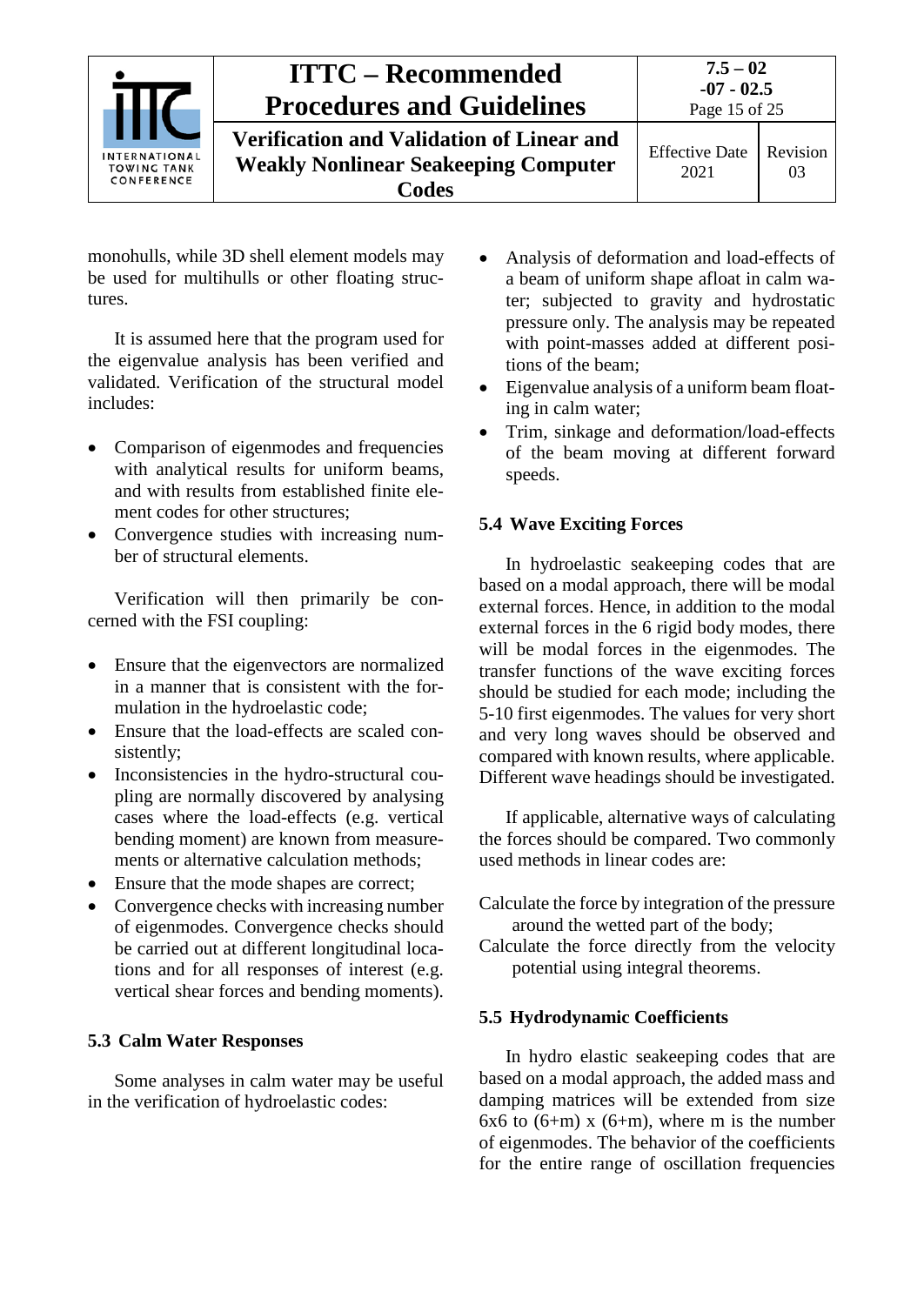

should be studied. The study should include the first few (5-10) eigenmodes. As with the wave exciting forces, the behavior at very high and very low frequencies is of particular interest. In addition, one should ensure that the variation of the coefficients with vessel forward speed is reasonable. Results should be compared with measurements and/or alternative calculation methods. As for conventional seakeeping codes, convergence checks with respect to body (and free surface) discretization (and, for time-domain codes, temporal discretization) should be performed. In addition, convergence with number of iterations between hydrodynamic and structural calculations within each step should be examined.

# <span id="page-15-0"></span>**5.6 Wave-Induced Motions and Load Effects**

Verification of wave-induced motions follows the same lines as for ordinary seakeeping codes. When verifying the load-effects, one should study the response in each eigenmode as well as the total load-effect obtained after superposition of the modal responses. Resonance (springing) peaks in the modal responses and in the total load-effects (e.g. vertical shear forces and bending moments) should be studied, and the shape and location of these peaks along the frequency axis for different structural damping and stiffness levels should be observed. The behavior for very high and very low frequencies should be checked.

For the total load effects, convergence studies with respect to the number of modes should be performed for all responses of interest at different longitudinal locations.

The load effects calculated by hydro elastic codes should not deviate from those calculated by conventional seakeeping codes in the frequency region where hydro elastic effect is insignificant.

As for conventional seakeeping codes, convergence checks with respect to body (and free surface) discretization (and, for time-domain codes, temporal discretization) should be performed.

If applicable, one should also study horizontal shear forces and bending moments as well as torsional moments.

Comparisons of load-effects should be made with alternative calculation methods and can also be made with global loads obtained with ordinary seakeeping codes. In the latter case, good agreement for frequencies below the springingregime should be expected.

### <span id="page-15-1"></span>**5.7 V&V of Each Part of FSI Analysis**

In prior to hull hydro-elasticity computation, each part of fluid model, structural model, and slamming model must be separately verified and validated. V&V process of linear or weakly nonlinear seakeeping codes should be referred to Sections 3 and 4, respectively.

Verification of structural model includes:

- For beam model: Check if important sectional properties such as bending rigidity, Saint-Venant torsional constant and warping torsional constant. Check if the number and positions of beam elements are adequate. Check if an effect of discontinuous structure such as stool and bulkhead on torsion is considered;
- For 3D FE model: Check cargo modeling and inertial property. Reinforce local structures if the result of eigenvalue analysis is polluted by locally deformed modes. Check the mesh size for nominal/hot-spot stress estimation;
- Natural frequency in air (dry mode): Natural frequencies of important natural modes, 2-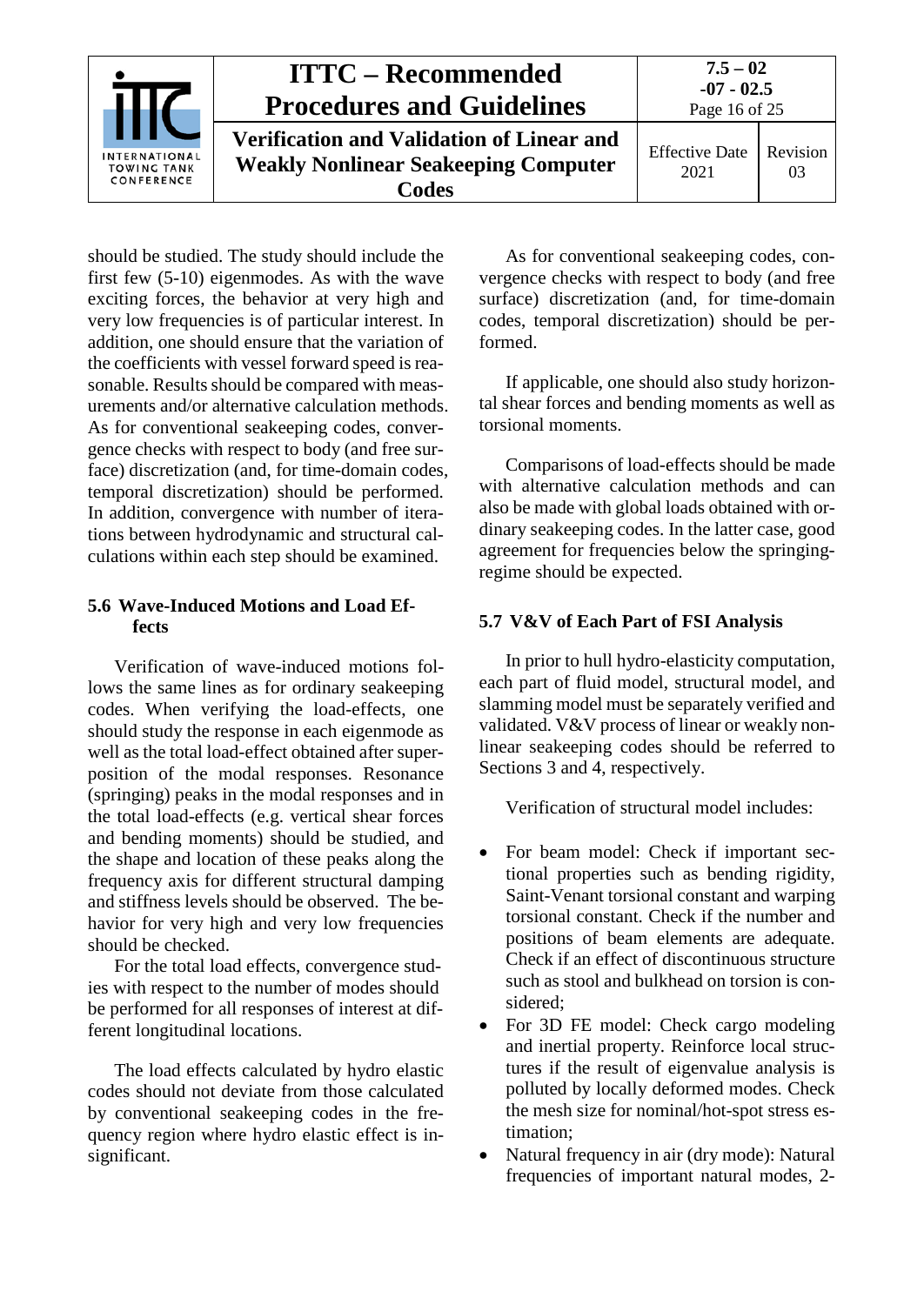

node vertical bending and 1-node torsion, should be within a predictable range.

Verification of slamming model includes:

- Geometry of slamming section: Check if dead-rise angle is larger than 0 degree and smaller than 90 degrees because when a potential-based method is used. Sharp edge should be smoothed for numerical stability;
- Grid and time segment: Convergence test is needed to determine the maximum sizes of grid and time segment. Generally, slamming model requires smaller time segment compared to fluid and structural models;
- Comparison with well-known results for 2D circular and wedges: Verify the result by comparing with analytic, numerical, or experimental result. Compare the maximum pressure and pressure distribution of water entry event with constant velocity.

Validation of slamming model includes:

• Comparison with 2D or 3D experimental results for ship-section: Compare the time history of pressure, local force, or sectional force. Check if the modification of geometry is reasonable.

# <span id="page-16-0"></span>**5.8 V&V of Coupled FSI Response**

After the above V&V of each part, those of coupled response must be done in certain order. First, a coupled response in calm water should be verified and validated. It includes:

• Grid and time segment: Convergence test should be performed to determine the grid and time step sizes of fluid and slamming models;

• Natural frequency and total damping ratio in water (wetted mode): Check natural frequencies and damping ratios of 2-node vertical bending and 1-node torsion. Those should be acceptable in view of experience, model test, and analytical prediction. Structural damping should be adjusted according to the total damping ratios.

Next, validation of linear hydroelastic response includes the following after the above V&V process:

• Comparison with experimental results: Check motion and load transfer functions. However, it is hard to evaluate the peak of linear springing component because uncertainty of linear springing is high in the experimental result.

Once linear motions and loads are validated, nonlinear hydroelastic responses can be validated. The first step in validation of nonlinear response is to validate super harmonic springing in regular waves includes:

• Comparison with experimental results: Check super harmonic springing responses by comparing high frequency components of sectional forces. Super harmonic springing is induced by geometry nonlinearity of instantaneously wetted body surface. Check validity of incomplete nonlinear methods such as weakly nonlinear approach and weak scatterer method.

Super harmonic springing should be validated in advance of validation of slammingwhipping in regular waves, which includes:

• Comparison with experimental results: Check high-frequency component of sectional forces and local pressure. Categorize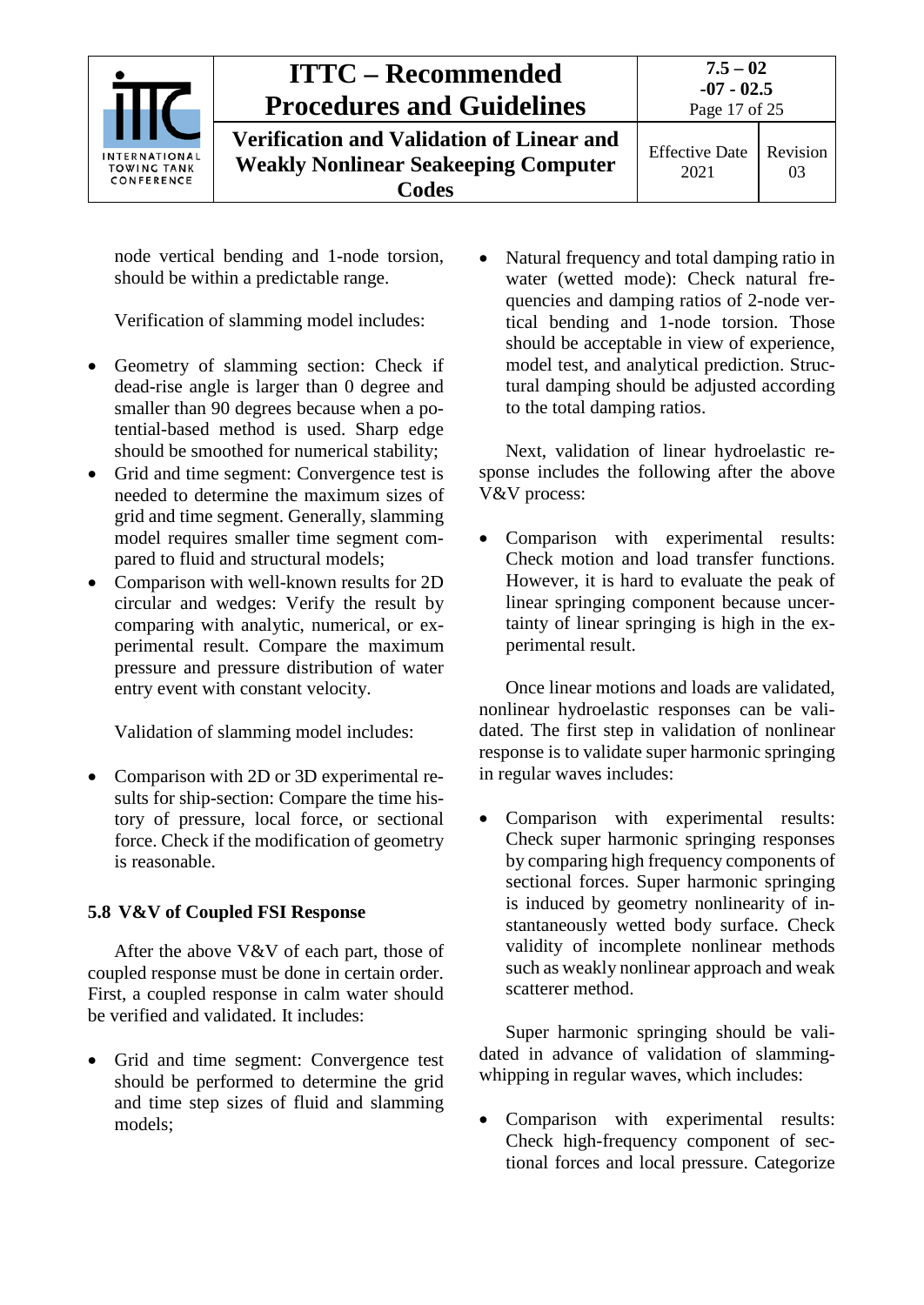

wave conditions into bow flare slamming, stern slamming, and combined slamming.

The final step is to validate nonlinear response in irregular waves, which includes:

- Comparison with experimental results: Compare time-series of motions and loads if the same incident wave is generated. Compared the wave-frequency and high-frequency components using FFT which include linear and nonlinear springing components;
- Computation of statistics of the body response and loads.

#### <span id="page-17-0"></span>**6. PROCEDURE FOR RARELY OCCUR-RING EVENTS**

While the previous sections contain recommendations for V&V procedures for linear and weakly non-linear seakeeping computer codes and non-rare events, this section focusses on V&V for seakeeping codes that compute occurrences of rare events such as deck wetness, slamming and propeller emergence in the time or frequency domain. Recommendations how to perform benchmark model tests for validation are given in **7.5-02-07-02.3**.

#### Deck Wetness:

V&V of deck wetness events can be divided into two types of studies:

1. Statistical studies of deck wetness events:

For a given allowed probability of occurrence for green water on deck events or a limiting number of events per defined time window, the limiting significant wave height can be predicted based on linear seakeeping computations in the frequency or time domain. This is based on the probability of exceedance of freeboard height by relative vertical motions at the location of interest.

The V&V procedure for this type of deck wetness study should firstly follow the recommendations for the V&V procedure for wave-induced motions. The correct computation of relative vertical motions at the location of interest is critical. For a selected number of locations, these properties should be compared to available trustworthy model test data for a ship running in head seas at different forward speeds according to **7.5-02-07-02.3.**

2. Studies of local green water impacts:

When local water levels, fluid velocities or impact pressures are of interest, non-linear time domain methods should be used. It is important that the geometry in the numerical calculations is complete up to the uppermost weather deck, including forecastle and bulwarks. Deck fittings, deck houses and freeing ports may also be necessary.

The V&V procedure for this type of deck wetness study should firstly follow the recommendations for the V&V procedure for wave-induced motions and non-linear seakeeping codes. The correct computation of relative vertical motions at the location of interest as well as the accurate capturing of the local wave contour is critical. When local impact pressures due to green water on deck are of interest, the typical rise of pressure associated with an impact occurs within a time frame of 0..-0.35 s (full scale), the time step of the numerical solver has to be small enough to capture the impact. When comparing local pressure magnitudes with model test data, it is important to consider the area and the location of the pressure cell used in the experiments. For validation of the local pressure prediction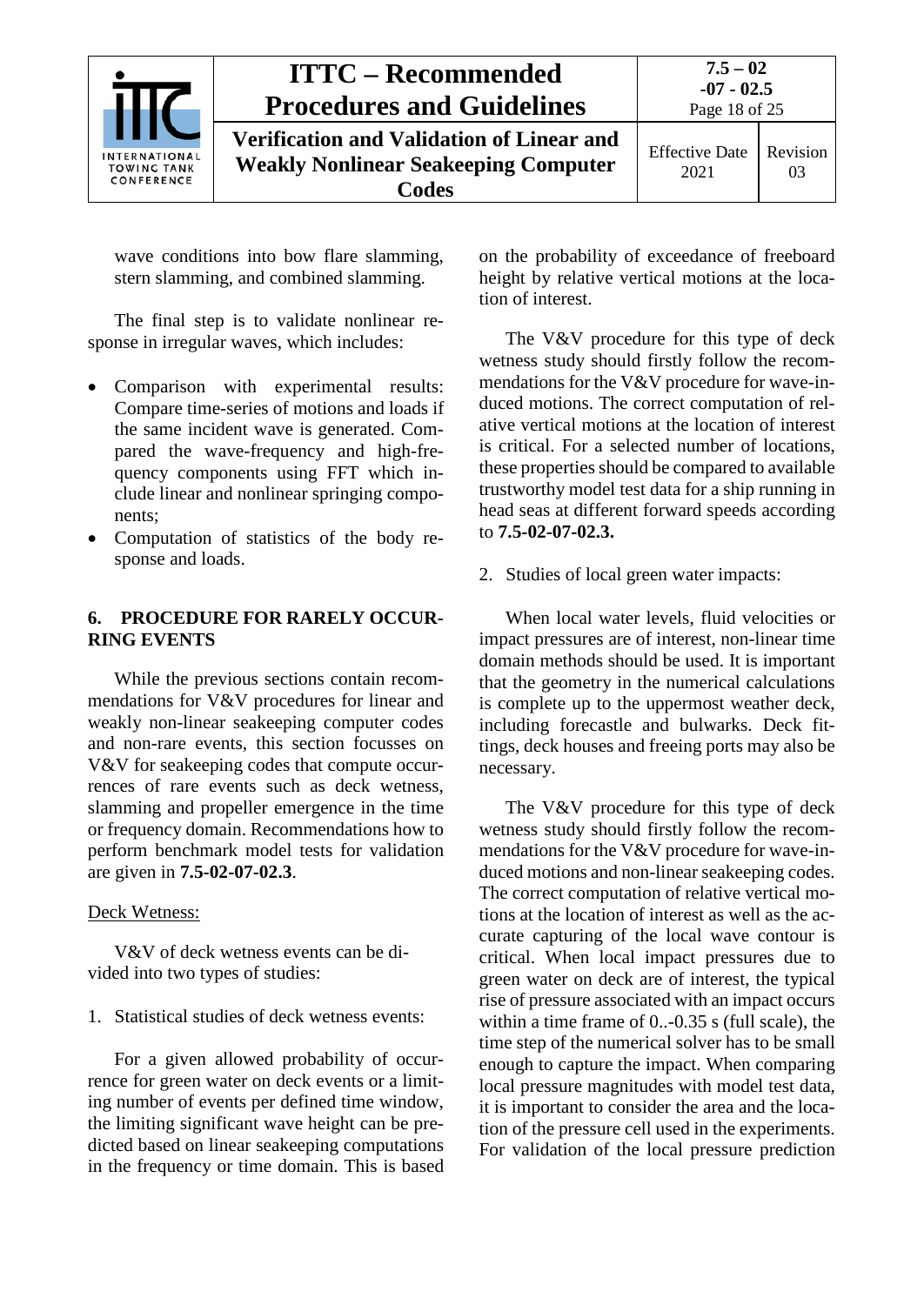

model, wedge drop tests in controlled calm water conditions can be used. For validation of the local wave contour and the fluid velocity on deck, model test data in either deterministic irregular sea states or transient wave packets can be used.

### Slamming:

V&V of slamming events can be divided into two types of studies:

1. Statistical studies of slamming events:

For a given allowed probability of occurrence for slamming events or a limiting number of slamming events per defined time window, the limiting significant wave height can be predicted based on linear seakeeping computations in the frequency or time domain. This is based on the joint probability of air exposure and an exceedance of a critical re-entry velocity. The critical re-entry velocity can for example be based on Ochi's criterion, or on a critical pressure at the location of interest.

The V&V procedure for this type of slamming study should firstly follow the recommendations for the V&V procedure for wave-induced motions. The correct computation of relative vertical motions and velocities at the location of interest is critical. For a selected number of locations that are prone to slamming, these properties should be compared to available trustworthy model test data for a ship running in head (bow slamming) or following seas (stern slamming) at different forward speeds according to **7.5-02-07-02.3.** The validity of the threshold for the re-entry velocity should be checked by model tests in a reproducible irregular sea of defined phase distribution, where slamming events are registered.

2. Prediction of slamming impact pressures and maximum stresses on structural elements:

When the local impact pressure is of interest, non-linear methods in the time domain should be applied. An accurate representation of the geometry of the underwater hull form is important. If flare slamming is of interest, then the geometry must be modelled up to the upper most weather deck.

The V&V procedure for this type of slamming study should firstly follow the recommendations for the V&V procedure for wave-induced motions and non-linear seakeeping codes. The correct computation of relative vertical motions and velocities at the location of interest as well as the accurate capturing of the local wave contour is critical. Since the typical rise of pressure associated with a slamming event occurs within a time frame of 10-20 μs, the time step of the numerical solver has to be small enough. When comparing local pressure magnitudes with model test data, it is important to consider the area and the location of the pressure cell used in the experiments. For validation of the local pressure prediction model, wedge drop tests in controlled calm water conditions can be used.

# Propeller, tunnel thruster, rudder, or ride control fin emergence

Emergence events for propellers or tunnel thrusters or rudder or ride control fins can be computed on different levels of complexity. V&V of slamming events therefore can be divided into two types of studies:

1. Statistical studies of emergence events:

For a given allowed probability of occurrence for emergence events or a limiting number of events per defined time window, the limiting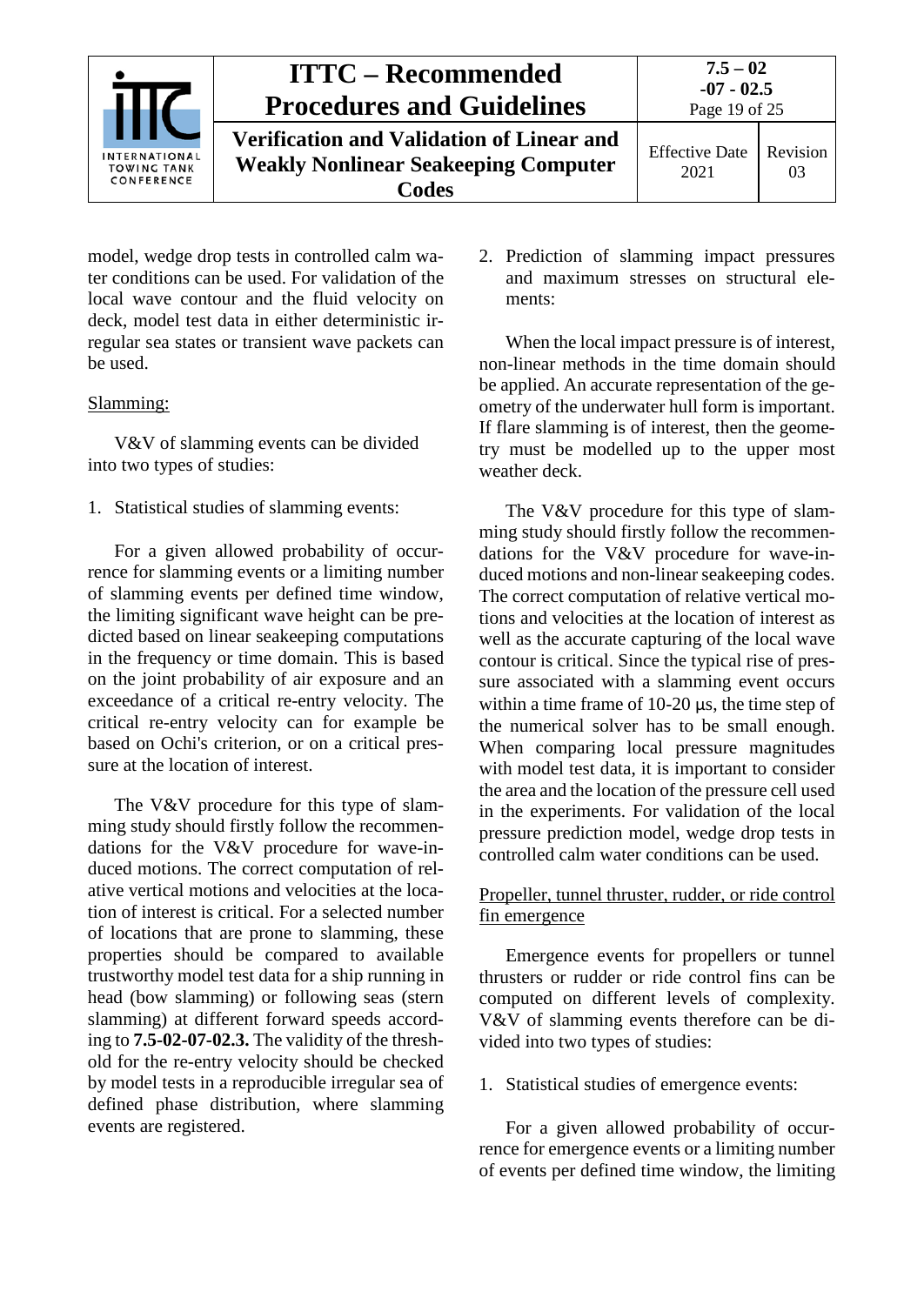

significant wave height can be predicted based on linear seakeeping computations in the frequency or time domain. This is based on the probability of exceedance of submergence depth by relative vertical motions at the location of interest.

The V&V procedure for this type of emergence study should firstly follow the recommendations for the V&V procedure for wave-induced motions. The correct computation of relative vertical motions at the location of interest is critical. For a selected number of locations, these properties should be compared to available trustworthy model test data for a ship running in head seas at different forward speeds according to **7.5-02-07-02.3.**

2. Studies of local emergence impacts:

When the local submergence event of a running propeller or tunnel thruster is of interest, non-linear methods in the time domain should be applied. An accurate representation of the geometry of the underwater hull form, especially the aft ship including propeller geometry and rudder as well as the thruster tunnel is important.

The V&V procedure for this type of emergence study should firstly follow the recommendations for the V&V procedure for wave-induced motions and non-linear seakeeping codes. The correct computation of relative vertical motions at the location of interest is critical. In addition, the propeller should operate under the same conditions as in the benchmark model test. If the numerical model can capture ventilation losses that degrade the performance of the propulsor or control surface, the time series of the hydrodynamic loads should be compared to model test data in regular head wave conditions that cause larger relative vertical motions at the propeller.

### <span id="page-19-0"></span>**7. BENCHMARK DATA**

Reports on seakeeping experiments that have been collected by ITTC are listed below.

In order to be included in an ITTC benchmark database, a report on loads and responses experiments should satisfy several conditions. Among others, all experimental and measuring conditions should be documented in detail and a detailed uncertainty analysis should be carried out.

As benchmark data for seakeeping tests, the 1978 15<sup>th</sup> ITTC Quality Manual on Loads and Responses Seakeeping Experiments

(Procedure 7.5-02-07-02.1) refers to:

- 1. Seagoing Quality of Ships (7th ITTC, 1955, pp. 247-293) Model of the Todd-Forest Series 60 with  $CB = 0.60$ ; 7 test tanks used 5-ft. models, 2 tanks used 10-ft. models and 1 tank used a 16-ft. model. Froude numbers: 0.00, 0.18, 0.21, 0.24, 0.27 and 0.30. Wave heights: and *L*/48, *L*/60 and *L*/72. Wave lengths: 0.75*L* 1.00*L* 1.25*L* and 1.50*L*
- 2. Comparative Tests in Waves at Three Experimental Establishments Using the Same Model (11th ITTC, 1966, pp. 332-342) British Towing Tank Panel: 10 ft. fiberglass model of S.S. Cairndhu.
- 3. Full Scale Destroyer Motion Measurements (11th ITTC, l966, pp. 342-350) Full scale and model (1:40) motion tests in head seas of destroyer H.M. "Groningen" of the Royal Netherlands Navy.
- 4. Comparison of the Computer Calculations of Ship Motions, (11th ITTC, l966, pp. 350-355) Ship response functions for the Series 60, *C*B= 0.70 parent form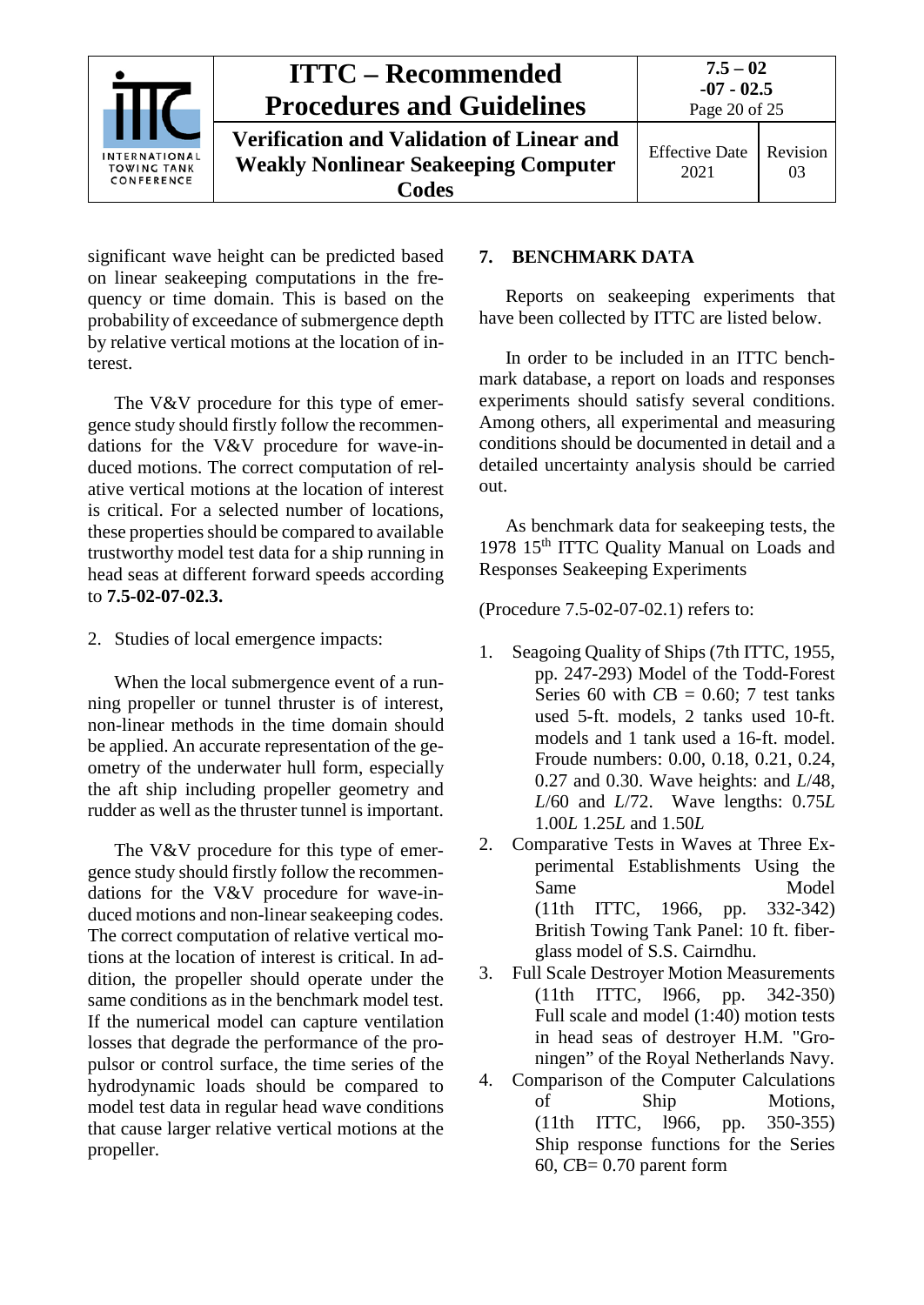

# **ITTC – Recommended Procedures and Guidelines**

**Codes**

**Verification and Validation of Linear and Weakly Nonlinear Seakeeping Computer** Effective Date 2021

- 5. Computer Program Results for Ship Behavior in Regular Oblique Waves (11th ITTC, l966, pp. 408-411) Series 60, *C*B  $= 0.60$  and 0.70 parent form, DTMB model 4210W and 4212W.
- 6. Experiments in Head Seas:
- A) Comparative Tests of a Series 60 Ship Model in Regular Waves (11th ITTC, 1966, pp. 411-415) Series 60, CB= 0.60
- B) Experiments on Heaving and Pitching Motions of a Ship Model in Regular Longitudinal Waves (11th ITTC, 1966, pp. 415-418) Series 60, CB= 0.60.
- C) Experiments on the Series  $60$ ,  $CB = 0.60$  and 0.70 Ship Models in Regular Head Waves (11th ITTC, 1966, pp. 418-420) Series 60,  $CB = 0.60$  and 0.70.
- D) Comparison of Measured Ship Motions and Thrust Increase of Series 60 Ship Models in Regular Head Waves (11th ITTC, 1966, pp. 420-426) Series 60, CB = 0.60 and 0.70.
- E) Estimation of Ship Behavior at Sea from Limited Observation (11th ITTC, 1966, pp. 426-428).
- 7. Computer Results, Head Seas:
- A) Theoretical Calculations of Ship Motions and Vertical Wave Bending Moments in Regular Head Seas (11<sup>th</sup> ITTC, 1966, pp. 428-430) Series 60, *C*B =0.70.
- B) Comparison of Computer Program Results and Experiments for Ship Behavior in Regular Head Seas (11<sup>th</sup> ITTC, 1966, pp. 430-432) Series 60, *C*B = 0.60 and 0.70.
- C) Computer Program Results for Ship Behavior in Regular Head Waves  $(11<sup>th</sup> ITTC,$ 1966, pp. 433-436) Series 60, *C*B = 0.60 and 0.70 parent form, DTMB model 4210W and 4212W.
- D) Comparison of Calculated and Measured Heaving and Pitching Motions of a Series

60,  $CB = 0.70$ , Ship Model in Regular Longitudinal Waves  $(11<sup>th</sup> ITTC, 1966, pp. 436-$ 442) Series 60, *C*B = 0.70.

- E) Computer Calculations of Ship Motions  $(11<sup>th</sup> ITTC, 1966, pp. 442)$
- F) Comparison of the Computer Calculations of Ship Motions and Vertical Wave Bending Moment (11<sup>th</sup> ITTC, 1966, pp. 442-445) Series 60,  $CB = 0.60$  and 0.70.
- 8. Comparison of the Computer Calculations for Ship Motions and Seakeeping Qualities by Strip Theory (14th ITTC, 1975, pp. 341-350) Large sized ore-carrier.
- 9. Comparison on Results Obtained with Computer Programs to Predict Ship Motions in Six Degrees of Freedom Seakeeping. (15th ITTC, 1978, pp. 79-90) - 175, CB =0.572.
- 10. Comparison of Results Obtained with Compute Programs to Predict Ship Motions in Six-Degrees-of-Freedom and Associated Responses (16th ITTC, 1981, pp. 217-224) To identify the differences in the various strip-theories and computation procedures utilized by the various computer programs and provide guidance for improvement, if necessary. S-175 container ship for Fr= 0.275.
- 11. Analysis of the S-175 Comparative Study (17th ITTC, 1984, pp. 503-511)
- 12. S-175 Comparative Model Experiments (18th ITTC, 1987, pp. 415-427)
- 13. Rare Events (19th ITTC, 1990, pp. 434- 442) Seakeeping
- 14. Validation, Standards of Reporting and Uncertainty Analysis Strip Theory Predictions (19th ITTC, 1990, pp. 460-464)
- 15. ITTC Database of Seakeeping Experiments (20th ITTC, 1993, pp. 449-451) Two-dimensional model, Wigley hull form and S-175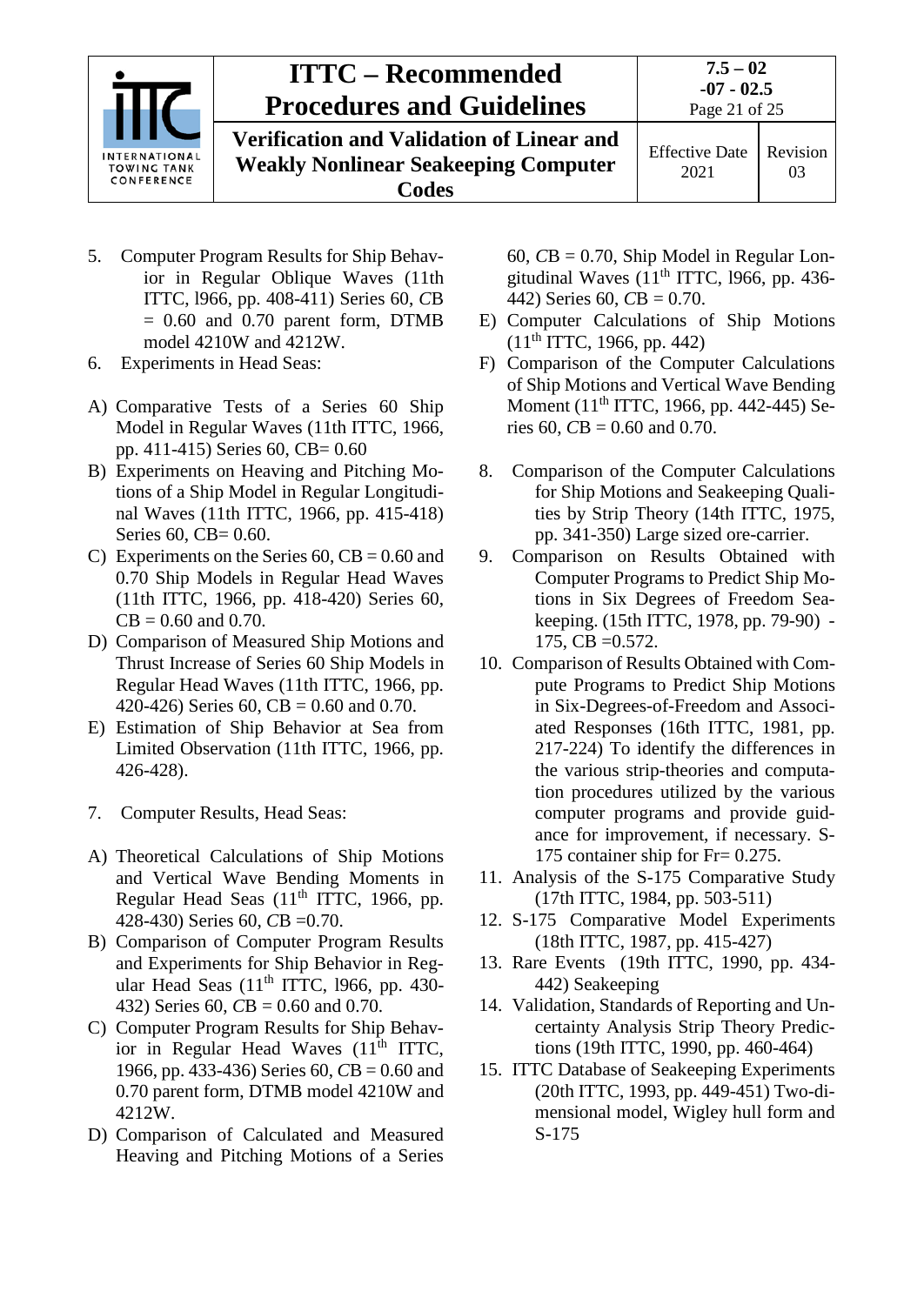

# **ITTC – Recommended Procedures and Guidelines**

**Verification and Validation of Linear and Weakly Nonlinear Seakeeping Computer Codes**

Effective Date 2021 Revision 03

16. Validation of Seakeeping Calculations (21st ITTC, 1996, pp. 41-43) Basic theoretical limitations and numerical software engineering aspects ITTC Database of Seakeeping Experiments (21st ITTC, 1996, pp. 43) S-175 and a HSMV.

# <span id="page-21-0"></span>**8. REFERENCES**

- Beck, R. F, Cao, Y., Scorpio, S. and Schultz, W., 1994, "Nonlinear ship motion computations using the desingularized method," Proc. the 20th symposium on Naval Hydro-dynamics, pp.227-246.
- Beck, R. F. and Liapis, S. J., 1987**,** "Transient Motion of Floating Bodies at Zero Forward Speed," Journal of Ship Research, Vol.31, pp. 164-176.
- Cummins, W. E., 1962, "The Impulsive Response Function and Ship Motions," Schiffstechnik, Vol.9, pp.124-135.
- Dawson, C. W., 1977, "A practical computer method for solving ship-wave problems," Proc. the 2nd International Conference of Numerical Ship Hydrodynamics, University of California, Berkeley, California.
- Ferrant, P. 1988, "Radiation D'ondes de Gravité par les Déplacements de Grande Amplitude d'un Corps Immergé: Comparison des Approaches Fréquentielle et Instationnaire," thése de Doctorat, Université de Nantes.
- Fonseca, N. and Soares, C. G., 2004a, "Experimental investigation of the nonlinear effects on the vertical motions and loads of a containership in regular waves, " Journal of Ship Research, Vol.48, No.2.
- Fonseca, N. and Soares, C. G., 2004b, "Experimental investigation of the nonlinear effects

on the statistics of vertical motions and loads of a containership in irregular waves.Journal of Ship Research, Vol.48, No.2.

- Huang Y. and Sclavounos, P. D., 1998, "Nonlinear ship motions," Journal of Ship Research, Vol.42, No.2, pp.120-130.
- ISO/IEC 2008, "Guide 98-3, Uncertainty of measurements – Part 3: Guide to the expression of uncertainty in measurements (GUM: 1995)", 2008 Switzerland.
- Kim, Y., Kring, D. C., Sclavounos, P. D., 1997, "Linear and nonlinear interactions of surface waves with bodies by a three-dimensional Rankine panel method," Applied Ocean Research, Vol.19, pp.235-249.
- Kim, Y, Kim, KH, Song, M, Kim, M, Sun, J, Song, K, Shin, K, Yang, J, 2008, "Comparative Study on Time-domain Analysis of Ship Motions and Structural Loads in Waves," Int. Offshore and Polar Engineering, Vancouver, Canada.
- Kim, Y., Kim, K.H., Song, M., 2010, "Numerical Analysis and Validation of Nonlinear Motions and Loads on Ships in Waves", Proc. PRADS 2010, Rio de Janeiro, Brasil.
- King, B. W., Beck, R. F., and Magee, A. R., 1988, "Seakeeping Calculations with Forward Speed Using Time Domain Analysis," Proc. the 17th Symposium on Naval Hydrodynamics, The Hague, Netherlands.
- Kring, D. C., and Sclavounos, P. D., 1995, "Numerical stability analysis for time-domain ship motion simulations," Journal of Ship Research, Vol.39, No.4, pp.313-320.
- Liapis, S. J., 1986, "Time-Domain Analysis of Ship Motions,'' Report No. 302, Department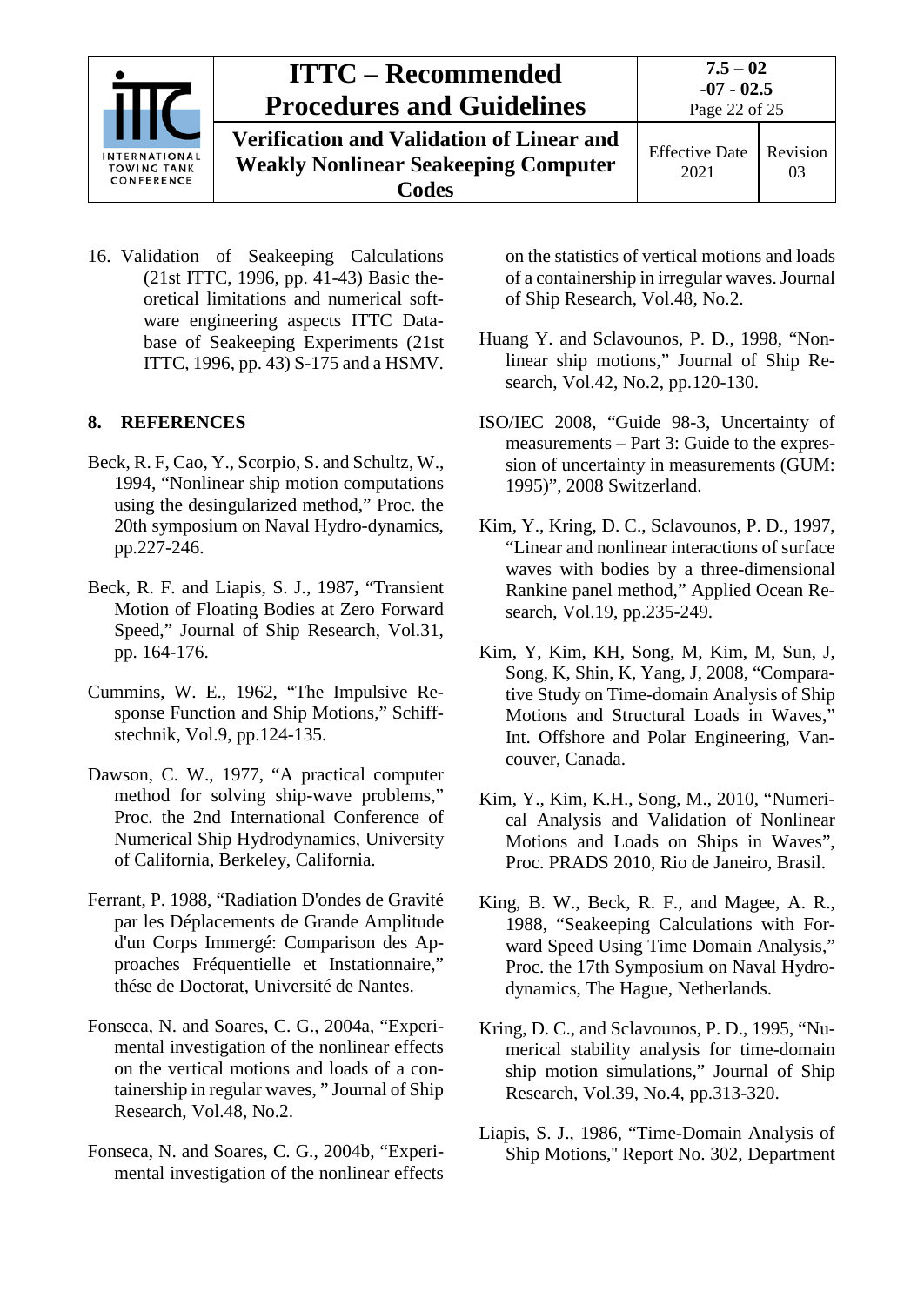| INTERNATIONAL<br><b>TOWING TANK</b><br>CONFERENCE | <b>ITTC – Recommended</b><br><b>Procedures and Guidelines</b>                                            | $7.5 - 02$<br>$-07 - 02.5$<br>Page 23 of 25 |                |
|---------------------------------------------------|----------------------------------------------------------------------------------------------------------|---------------------------------------------|----------------|
|                                                   | <b>Verification and Validation of Linear and</b><br><b>Weakly Nonlinear Seakeeping Computer</b><br>Codes | <b>Effective Date</b><br>2021               | Revision<br>03 |

of Naval Architecture and Marine Engineering, The University of Michigan, Ann Arbor, Michigan.

- Lin, W. M., Meinhold, M. J., Salvesen, N. and Yue, D. K. P., 1994, "Large-Amplitude Motions and Waves Loads for Ship Design," Proc. the 20th Symposium on Naval Hy-drodynamics, University of California, Santa Barbara, California.
- Lin, W. M., and Yue, D. K. P., 1990, "Numerical Solutions for Large-Amplitude Ship Motions in the Time-Domain," Proc. the 18th Symposium on Naval Hydrodynamics, The University of Michigan, Ann Arbor, Michigan.
- Magee, A. R., 1991, "Large-Amplitude Ship Motion in The Time-Domain," Report No. 316, Department of Naval Architecture and Marine Engineering, The University of Michigan, Ann Arbor, Michigan.
- Nakos, D. E., and Sclavounos, P. D., 1990**,** "Ship Motions by a Three-Dimensional Rankine Panel Method," Proc. the 18th Symposium on Naval Hydrodynamics, Ann Arbor, Michigan.
- Nakos, D. E., Kring, D. C. and Sclavounos, P. D., 1993, "Rankine panel methods for transient free surface flows," Proc. the 6th International Conference on Numerical Ship Hydrodynamics, Iowa City, IA. 1993.
- Newman, J. N., 1985, "The Evaluation of Free-Surface Green Functions," Proc. the 4th International Symposium on Numerical Ship Hydrodynamics, National Academy of Sciences, Washington, DC.
- Pawlowski, J. S., and Bass, D. W., 1991, "A Theoretical and Numerical Model of Ship Motions in Heavy Seas," Transactions of the

Society of Naval Architects and Marine Engineers, Vol.99.

- Sclavounos, P. D., 1996, "Computation of Wave Ship Interactions," Advances in Ma-rine Hydrodynamics, Computational Mechanics Publications, Southampton, 1996.
- Sclavounos, P. D., Kring, D. C., Huang, Y. F., Mantzaris, A.D., Kim, S. and Kim, Y., 1997, "A ship flow computational method as an advanced CFD tool of design," Trans. of SNAME.
- Singh, SP, and Sen, D 2007 "A comparative linear and nonlinear ship motion study using 3- D time domain methods," Ocean Engineering, Vol 34.
- Wu, M.K. and Ole A. Hermundstad, 2002. Time-domain simulation of wave-induced nonlinear motions and loads and its applications in ship design. Marine Structures 15, 561-597.

### <span id="page-22-0"></span>**Appendix A. RECOMMENDATIONS**

In this Annex recommendations regarding the numerical and the software engineering aspects of the linear seakeeping codes are presented and discussed.

#### <span id="page-22-1"></span>**A.1. Numerical Aspects**

A mathematical model is translated into a numerical model, amenable to programming, through discretization. In many cases the accuracy of the results of the numerical processes can be estimated. Attention should be paid to:

• Formulation and linearisation of (initial) boundary value problem and equations of motion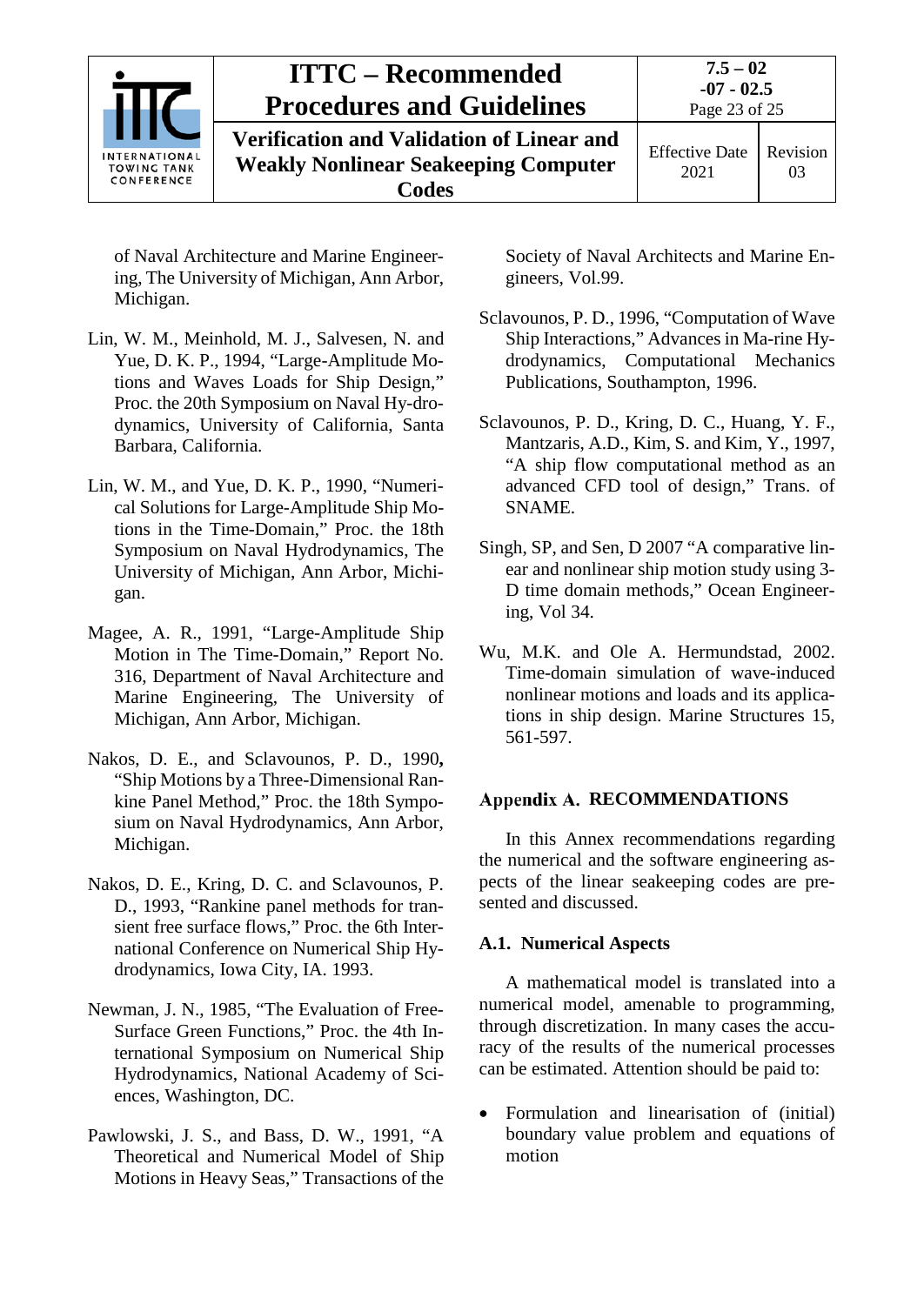

- Discretisation of the body surface into panels or patches
- Modeling and discretization of boundary conditions and limits of the fluid domain
- Method of time integration and time marching for free surface evolution in the time-domain computation
- Spatial and/or temporal integration of the radiation and diffraction quantities
- 2D geometry effects, such as slenderness of the body and number and size of section or offset intervals in 2D (section-based) method.
- Grid dependency such as resolution, the order of panel topology and physical- quantity representation.
- Spatial and/or temporal stability related to consistency with continuous problem in the time-domain computation.
- Asymptotic behavior of the solution in the low and high frequency ranges.
- Treatment of sharp corners, skegs, appendages, and large matrices.
- Numerical accuracy of floating point operations, word length, and single or double precision definitions.
- Numerical treatment of artificial restoring or control mechanism for non-restoring motions, i.e. sway, surge, and yaw.

Convergence tests should not only include testing on the integrated quantities like hydrodynamic mass, damping, and exciting wave loads, but also tests on the local behavior, e.g. hydrodynamic pressure and sectional loads. Especially, this is important when calculating local internal loads, such as shear forces and bending moments. It is not sufficient merely to claim that results converge as the number of intervals increases, but it is also necessary to provide an evaluation that numerical modeling is consistent with the aim of the calculation.

## <span id="page-23-0"></span>**A.2. Software Engineering Aspects**

Investment in software engineering can enhance the performance of computer codes significantly, not only in terms of quality, but also with respect to costs and turnaround. Often, man-hours needed for input preparation are a major part of the total costs. These can be reduced by proper pre- and post-processing routines.

In the following software engineering aspects of importance to computer codes and specifically in seakeeping codes are listed:

- Pre-processing: proper grid generation for different loading conditions
- Post-processing: data reduction and graphic representation of complex data in the frequency and time-domain, e.g. conversion to Fourier-domain quantities, graphic representation, e.g. animation;
- Communication with other programs and data bases for pre- and post-processing;
- User interfaces;
- User guidance systems;
- Software quality assurance.